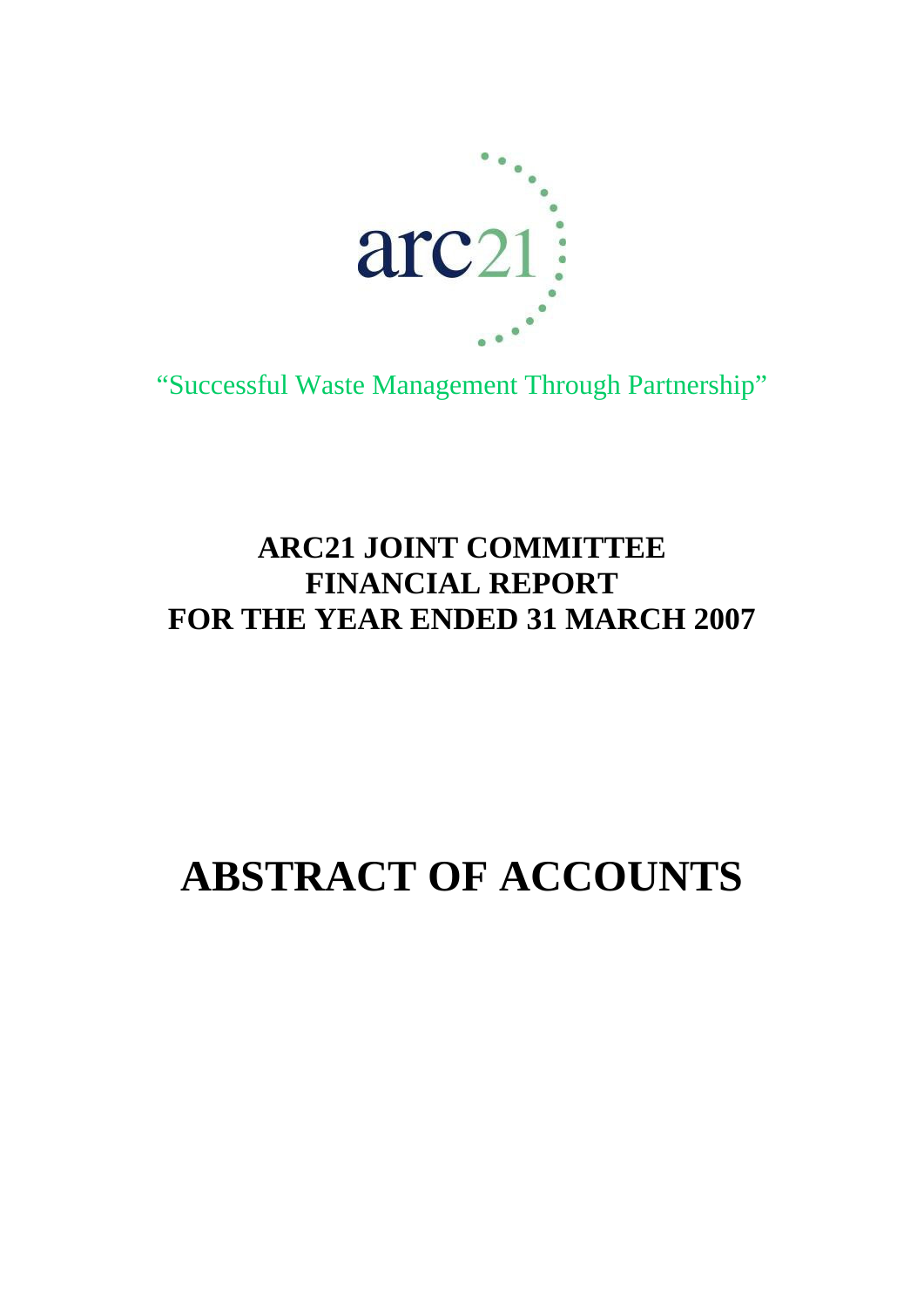# **TABLE OF CONTENTS**

| <b>FOREWORD</b>                                                                                            | $\mathbf{1}$   |
|------------------------------------------------------------------------------------------------------------|----------------|
| STATEMENT OF THE JOINT COMMITTEE'S AND CHIEF EXECUTIVE'S RESPONSIBILITIES FOR<br>THE STATEMENT OF ACCOUNTS | 3              |
| STATEMENT ON THE SYSTEM OF INTERNAL FINANCIAL CONTROL                                                      | $\overline{4}$ |
| INDEPENDENT AUDITOR'S REPORT TO THE DEPARTMENT OF THE ENVIRONMENT                                          | 6              |
| STATEMENT OF ACCOUNTING POLICIES FOR THE YEAR ENDED 31 MARCH 2007                                          | 8              |
| INCOME AND EXPENDITURE FOR THE YEAR TO 31 MARCH 2007                                                       | 11             |
| <b>BALANCE SHEET AS AT 31 MARCH 2007</b>                                                                   | 12             |
| CASHFLOW STATEMENT FOR THE YEAR TO 31 MARCH 2007                                                           | 13             |
| NOTES TO THE ACCOUNTS                                                                                      | 14             |
| ACCOUNTS AUTHORISED FOR ISSUE                                                                              | 20             |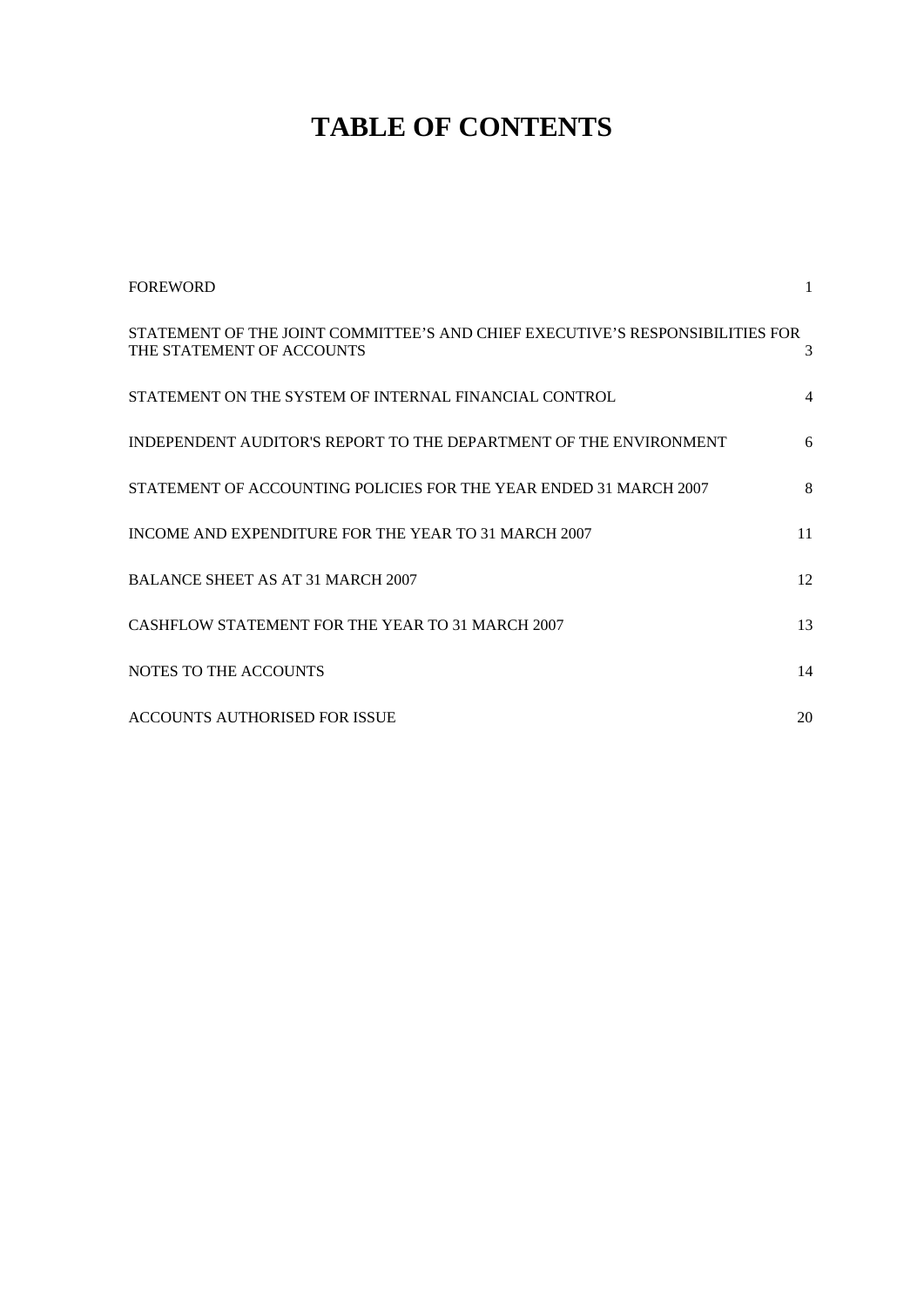# **FOREWORD**

arc21 Joint Committee is a partnership of eleven District Councils who have agreed, pursuant to Terms of Agreement dated July 2003, to collaborate in implementing the Waste Management Plan to develop an integrated network of regional waste management facilities which would be cost effective to the public.

Waste Management Plans have been put in place on a sub regional basis across Northern Ireland, covering the East, South and North West of the Province, with arc21 being responsible for waste management in the eastern sub region.

The eleven Councils of arc21 are as shown in Note 1 on Page 14.

arc21 was incorporated as a body corporate, pursuant to Section 19 of the Local Government Act (NI) 1972, on the  $13<sup>th</sup>$  February 2004. It became established, from an operational point of view, in September 2004 with the appointment of the Chief Executive, Mr John Quinn.

During the year the staff complement was increased to 9 with the appointment of 4 new staff to provide support at the operational level.

The organisation is supported by a Joint Committee, which is comprised of 22 elected Councillors, 2 nominated from each of the eleven Councils, a Steering Group, which is made up of Officers from each Council, and external specialist support.

During the year the next phase of waste management contracts became operational with the introduction of services for Bring Banks and Landfill, being examples of the major ones. The Bring Bank contract is for an initial five year period and is valued at around £1m. The Landfill contract is a shorter one, running for two and a half years, but is the most substantial one arc21 have undertaken to date, valued at around £24m.

The next phase of procurement of waste facilities, and the most significant in terms of value and technical complexity, commenced during the year. Preparations got underway for the procurement of facilities for the treatment of residual waste, Mechanical Biological Treatment and Energy From Waste. In addition, four tenders were received in relation to the Organic Waste Treatment contract and evaluated.

Following the evaluation of the tenders for the treatment of Organic Waste, the award of Preferred Bidder status for the contract was subject to a successful legal challenge by another bidder and, as a consequence, arc21 have had to carry out a further review of the bids submitted. The legal action has delayed the awarding of this contract beyond the financial year but it is now expected to be awarded in the 2007/08 year. The costs involved in defending the legal action are considerable, estimated at around £500,000. However, the preliminary view of our insurance broker, Marsh Limited, indicates that our Professional Indemnity Insurance policy should apply in this case.

A major review of the Waste Management Plan was completed during the year and approved by the Department of the Environment. The original Plan was approved in 2002 by the Department.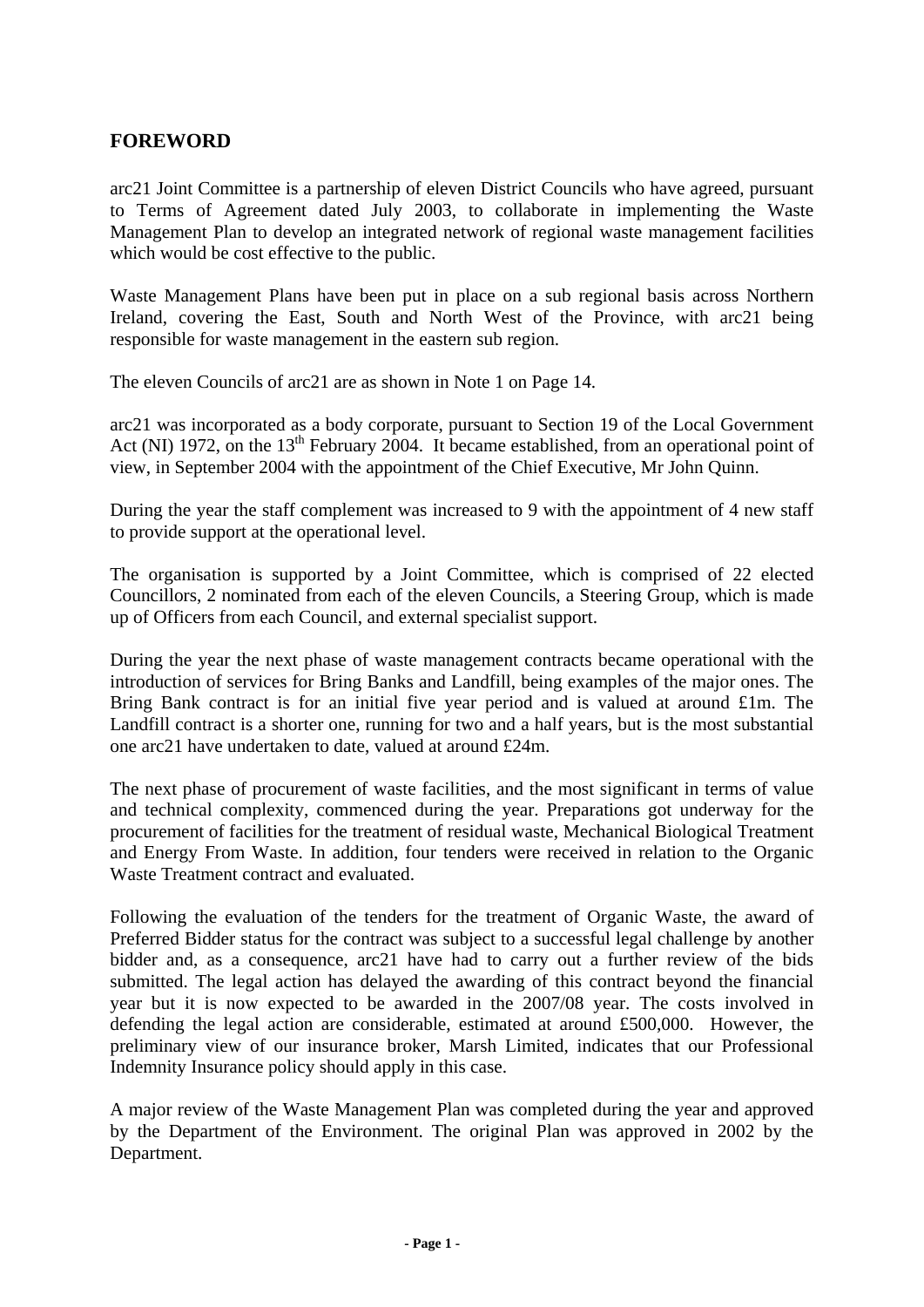In general, the 2006/07 year has been a successful one in terms of enhancing the staff complement with additional required expertise, awarding and implementing waste related contracts, and preparing for future contracts, the continued development of relationships with our partners and demonstrating Best Value and Value for Money through the collective procurement process.

Collaboration is the key factor for the success of arc21 and we are confident that our partnership approach will maintain the organisation as "Fit for Purpose" in terms of the challenges and opportunities ahead.

The financial results show a positive position both in terms of cash and reserves. As shown in the Income and Expenditure Report, arc21 received income of £9,957,217 and incurred expenditure of £9,898,369 during the year, resulting in a surplus of £58,848. The cash position, as shown in the Balance Sheet, reflects a much improved position at the year end, up by £1,956,006 on the previous year. The surplus, when added to reserves, will increase the level to £541,750 at 31 March 2007 and, given the financial challenges ahead, will provide a stronger asset base for the organisation.

The Accounts Direction, issued by the Department of the Environment, requires the Joint Committee to prepare accounts for the 2006/07 year and this financial report has been prepared in compliance with the direction.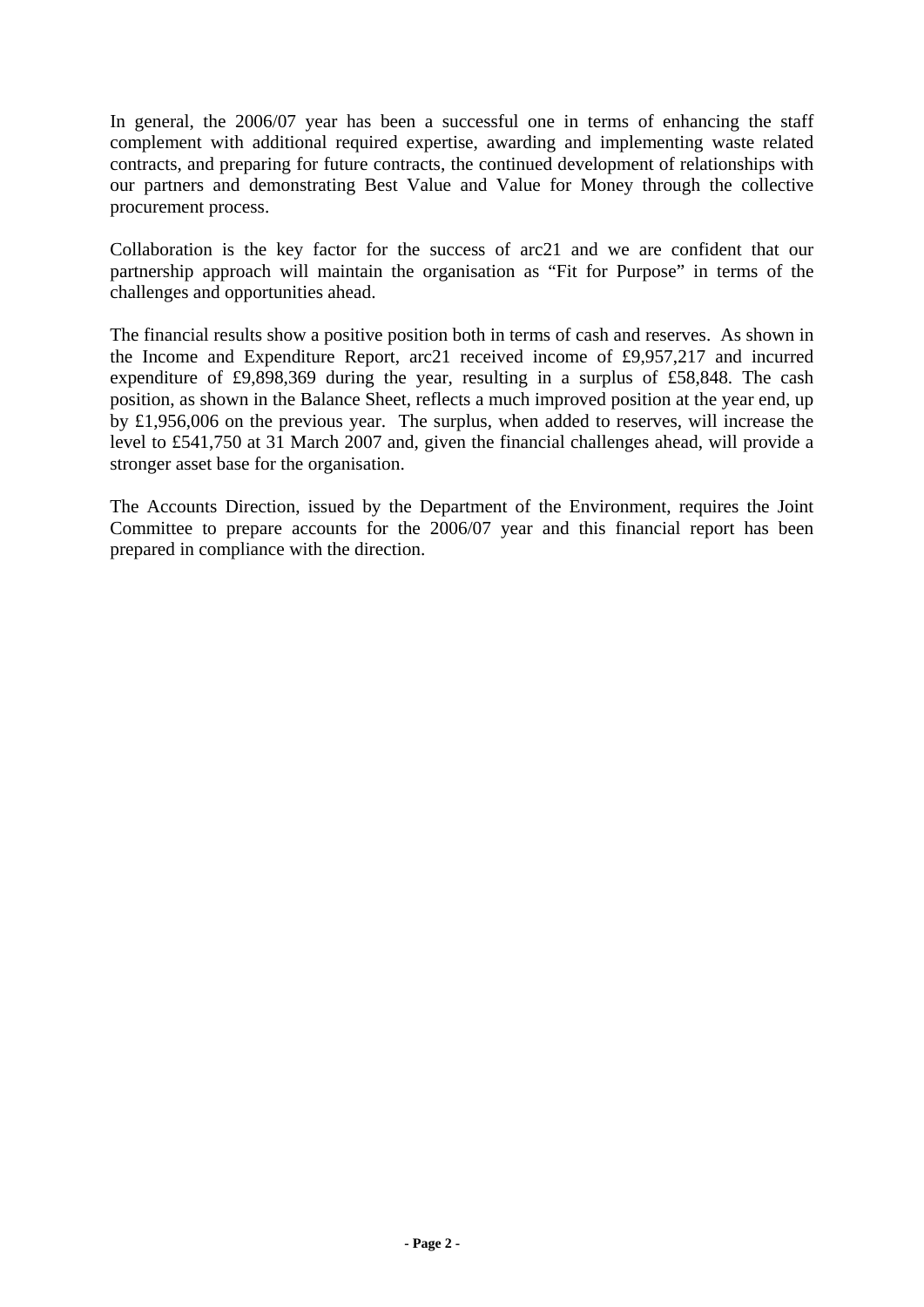# **STATEMENT OF THE JOINT COMMITTEE'S AND CHIEF EXECUTIVE'S RESPONSIBILITIES FOR THE STATEMENT OF ACCOUNTS**

#### **The Joint Committee's Responsibilities**

Under Section 54 of the Local Government Act (Northern Ireland) 1972 a Council shall make safe and efficient arrangements for the receipt of money paid to it and the issue of money payable by it, and those arrangements shall be carried out under the supervision of such officer of the Council as the Council designates as its Chief Financial Officer. The Joint Committee has adopted a similar arrangement and its Chief Executive undertakes equivalent duties to those of a Chief Financial Officer in the Council.

Under Regulation 5 of the Local Government (Accounts and Audit) Regulations (Northern Ireland) 2006, the Joint Committee is required by resolution to approve the accounts. These accounts were approved by the Joint Committee on 27<sup>th</sup> June 2007.

#### **The Chief Executive's Responsibilities**

Under Regulation 4(1) and (2) of the Local Government (Accounts and Audit) Regulations (Northern Ireland) 2006, the Chief Financial Officer is responsible for the preparation of the Joint Committee's Statement of Accounts in the form directed by the Department of the Environment. For arc21 this is the responsibility of the Chief Executive.

The arc21 accounts must present fairly the income and expenditure and cash flows for the financial year, and the financial position as at the end of the financial year.

In preparing the arc21 Statement of Accounts, the Chief Executive is required to:

- observe the Accounts Direction issued by the Department of the Environment including compliance with relevant accounting and disclosure requirements given in the Code of Practice on Local Authority Accounting in the United Kingdom (S.O.R.P) Statement of Recommended Practice as amended and augmented from time to time;
- follow relevant accounting and disclosure requirements and apply suitable accounting policies on a consistent basis; and
- make judgements and estimates that are reasonable and prudent.

The Chief Executive is also required to:

- keep proper accounting records which are up-to-date; and
- take reasonable steps for the prevention and detection of fraud and other irregularities.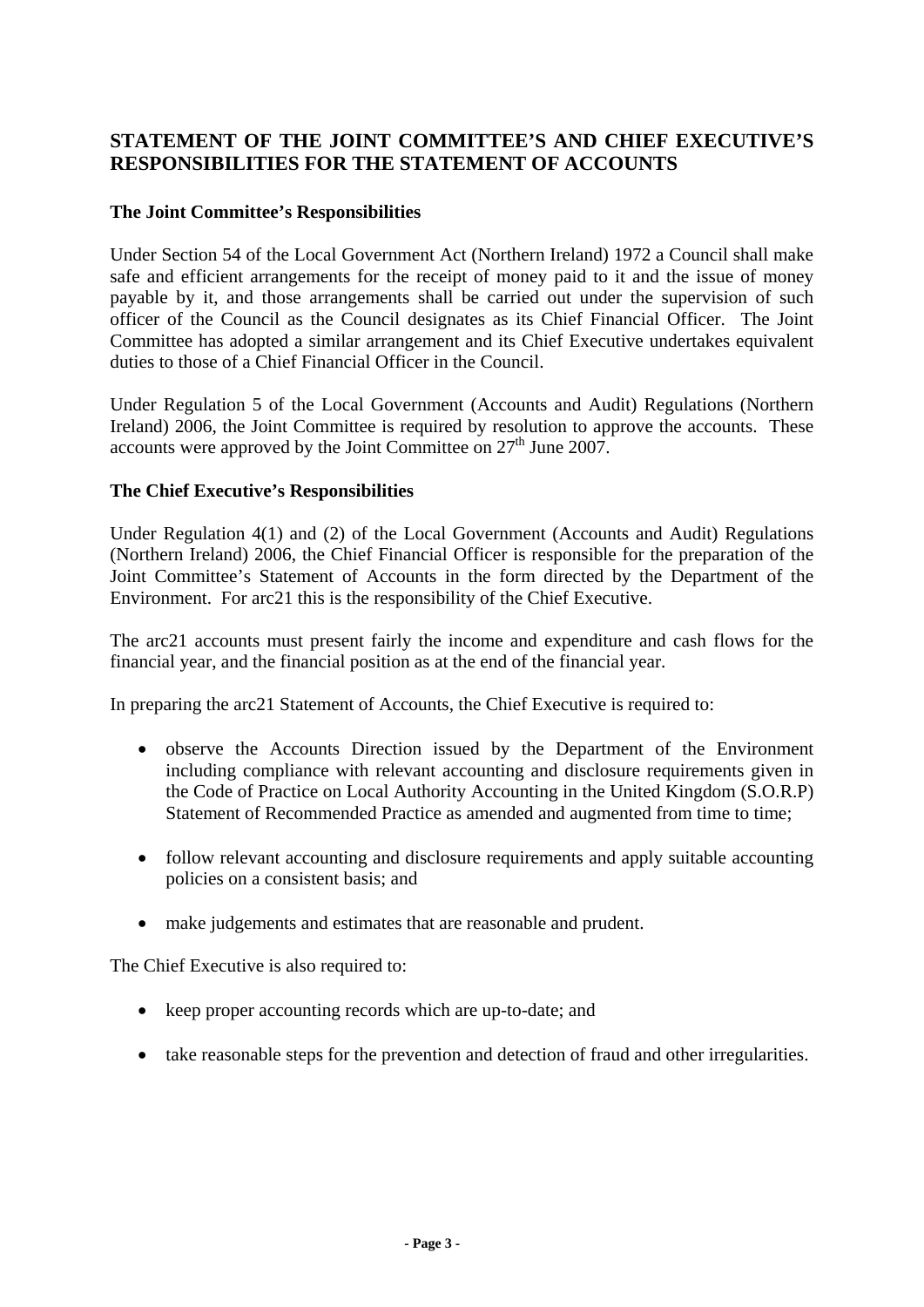# **STATEMENT ON THE SYSTEM OF INTERNAL FINANCIAL CONTROL**

This statement is given in respect of the Statement of Accounts for arc21 Joint Committee. I acknowledge my responsibility for ensuring that an effective system of internal financial control is established and maintained in connection with the resources concerned.

The system of internal financial control provides reasonable assurance that the assets of the organisation are safeguarded, that transactions are authorised and properly recorded and that material errors or irregularities are either prevented or would be detected within a timely period.

The system of internal financial control is based on a framework of regular financial management information, financial regulations, processes and controls appropriate to the size of the organisation. In addition, the Joint Committee and Participating Councils require, in accordance with the Principle of Limit of Delegation in our Terms of Agreement, to approve the acquisition of assets or the incurring liabilities, in circumstances where the value is in excess of  $£250,000$ .

An official purchase ordering system is in place and all expenditure must be approved by a senior manager. All cheques require to be signed by two authorised signatories and only senior managers are authorised signatories. The bank accounts of the organisation are reviewed regularly and reconciled on a monthly basis.

The SAGE accounting software package, comprising General Ledger, Sales Ledger, Purchase Ledger and Payroll, has been installed to provide an adequate level of accounting support, management information and control.

The financial transactions are subject to an annual Statutory Audit by the Local Government Auditor and any recommendations arising from such a review will be taken into account. In addition, an Internal Audit service is being provided, using the services of Belfast City Councils Audit Governance and Risk Services (AGRS) and any recommendations arising from their work will also be considered.

The system of internal financial control will be kept under review and any additional measures deemed necessary for the maintenance of proper corporate governance will be implemented on an ongoing basis.

#### **IMPLEMENTATION OF A STATEMENT OF INTERNAL CONTROL**

As Chief Executive, I am aware of the recommendation by the Department of Finance and Personnel for Local Government bodies to produce a statement of internal control and am taking reasonable steps to comply with the requirement for this statement to be prepared for the year ended 31 March 2008.

Signature

| JOHN R QUINN B.Sc., C.Eng., C.Env., M.I.C.E., M.C.I.W.M. |
|----------------------------------------------------------|
| <b>CHIEF EXECUTIVE</b>                                   |

Date 27 JUNE 2007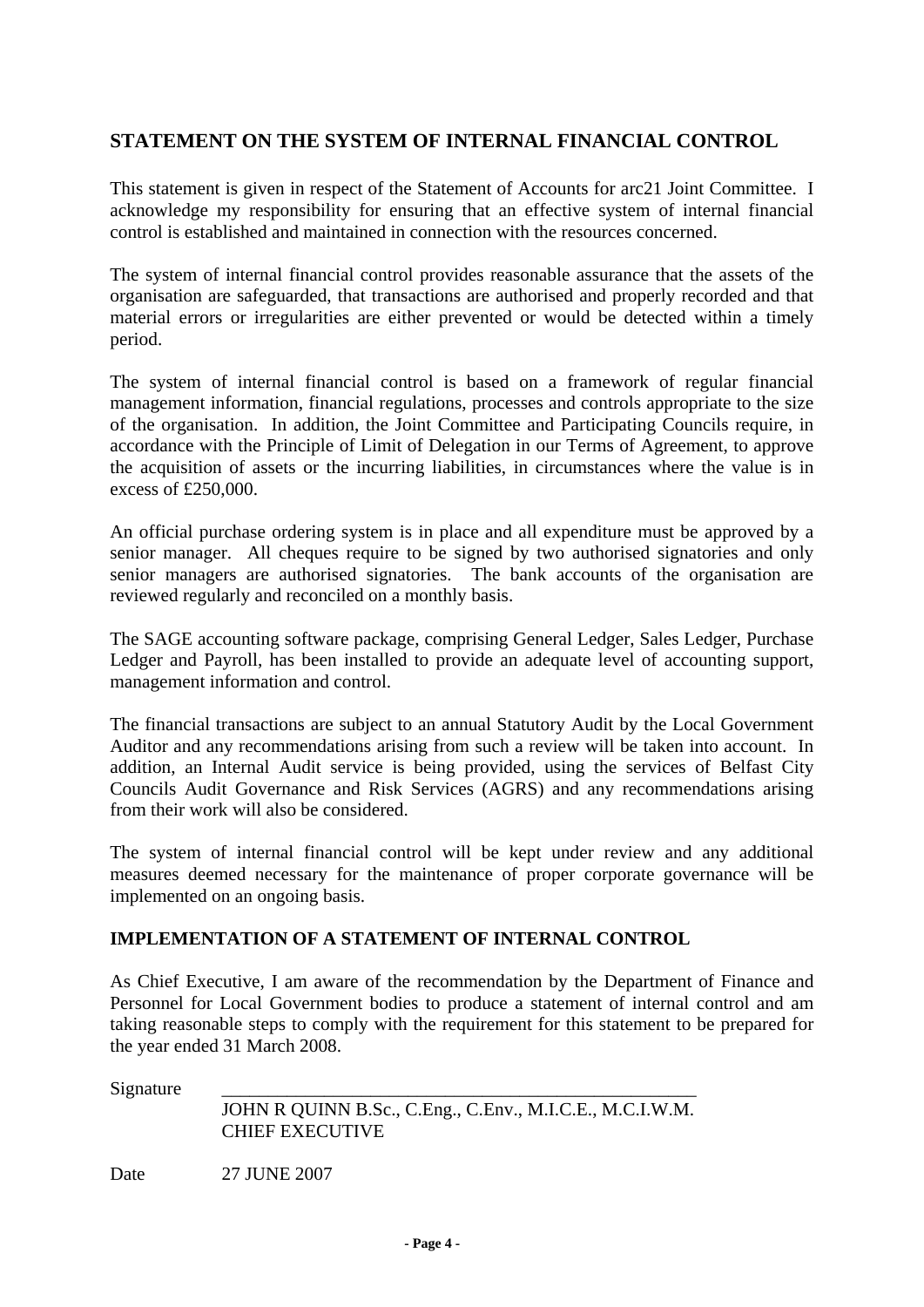# **CERTIFICATE OF THE CHIEF EXECUTIVE**

I certify that:-

- (a) the Statement of Accounts for the year ended 31 March 2007 on pages 11-20 has been prepared in the form directed by the Department of the Environment and under the accounting policies set out on pages 8-10 in this document, and
- (b) in my opinion the Statement of Accounts presents fairly the income and expenditure and cashflows for the financial year and the financial position at the end of the financial year.

Signature

 JOHN R QUINN B.Sc., C.Eng., C.Env., M.I.C.E., M.C.I.W.M. CHIEF EXECUTIVE

Date 27 JUNE 2007

# **ARC21 JOINT COMMITTEE'S APPROVAL OF STATEMENT OF ACCOUNTS**

These accounts were approved by resolution of arc21 Joint Committee on the  $27<sup>th</sup>$  June 2007.

Signature

 ALDERMAN HUBERT NICHOLL **CHAIRMAN** 

Date 27 JUNE 2007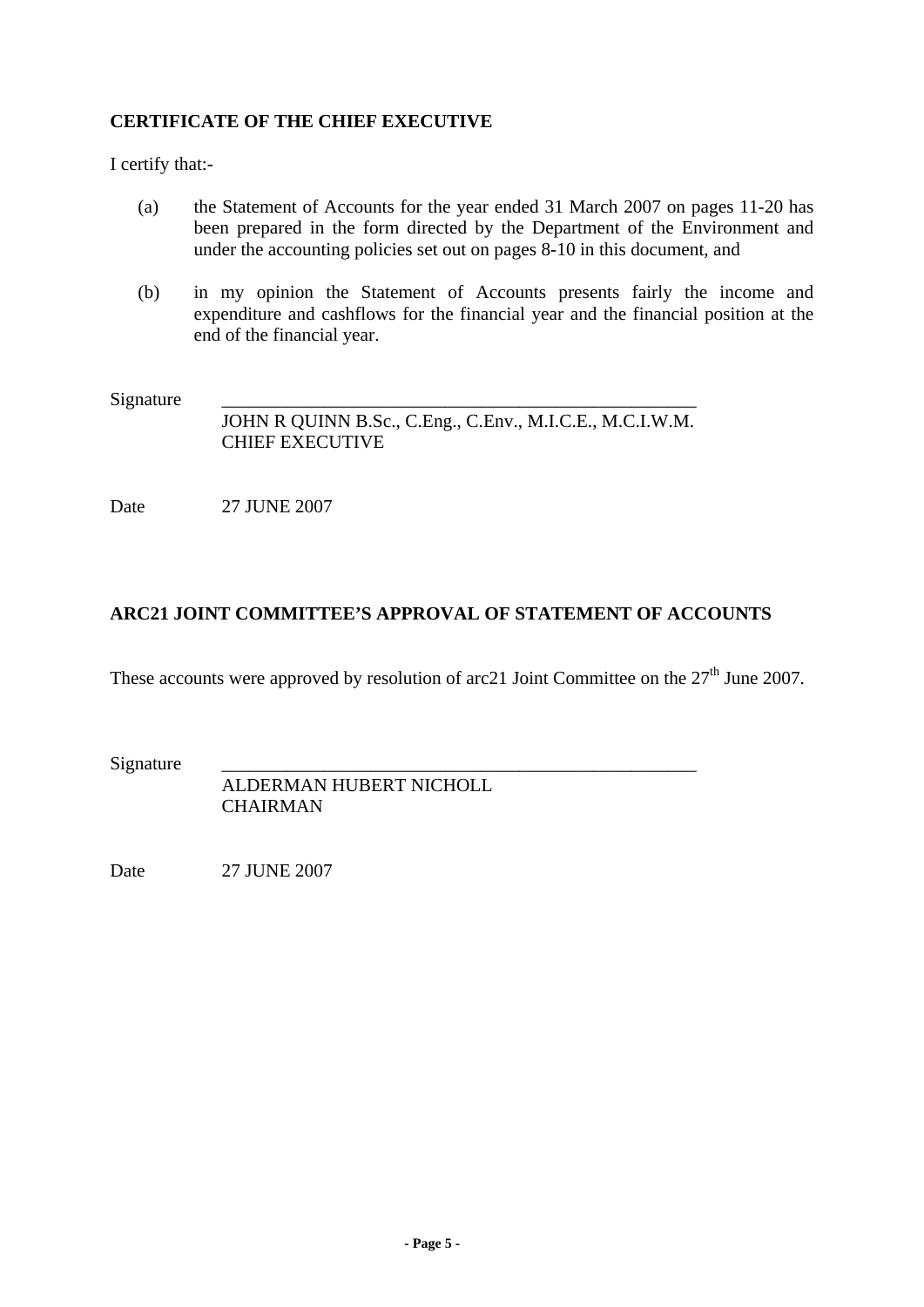# **INDEPENDENT AUDITOR'S REPORT TO THE DEPARTMENT OF THE ENVIRONMENT**

I have audited the Statement of Accounts of ARC21 for the year ended 31 March 2007 under the Local Government (Northern Ireland) Order 2005, which comprise the Income and Expenditure Account, Balance Sheet, the Cash Flow Statement, and the related notes. The Statement of Accounts has been prepared under the accounting policies set out within them.

#### **Respective responsibilities of Chief Financial Officer and Local Government Auditor**

The Chief Financial Officer's responsibilities for preparing the Statement of Accounts in accordance with the form directed by the Department of the Environment, including compliance with applicable laws and regulations and the Statement of Recommended Practice on Local Authority Accounting in the United Kingdom 2006, are set out in the Statement of Responsibilities.

My responsibility is to audit the Statement of Accounts in accordance with relevant legal and regulatory requirements and International Standards on Auditing (UK and Ireland).

I report to you my opinion as to whether the Statement of Accounts presents fairly the financial position of the Council in accordance with applicable laws and regulations and the Statement of Recommended Practice on Local Authority Accounting in the United Kingdom 2006 and has been properly prepared in accordance with the Local Government (Northern Ireland) Order 2005.

I review whether the statement on the system on Internal Financial Control reflects compliance with the requirements of the Statement of Recommended Practice on Local Authority Accounting in the United Kingdom 2006. I report if it does not comply with these requirements or if the statement is misleading or inconsistent with other information I am aware of from my audit of the Statement of Accounts. I am not required to consider, nor have I considered, whether the Statement on the System on Internal Financial Control covers all risks and controls. Neither am I required to form an opinion on the effectiveness of the Council's corporate governance procedures or its risk and control procedures.

#### **Basis of Opinion**

I conducted my audit in accordance with the Local Government (Northern Ireland) Order 2005, the Code of Audit Practice issued by the Chief Local Government Auditor and International Standards on Auditing (UK and Ireland) issued by the Auditing Practices Board. An audit includes examination, on a test basis, of evidence relevant to the amounts and disclosures in the Statement of Accounts. It also includes an assessment of the significant estimates and judgements made by the Chief Financial Officer in the preparation of the Statement of Accounts, and of whether the accounting policies are appropriate to ARC21 circumstances, consistently applied and adequately disclosed.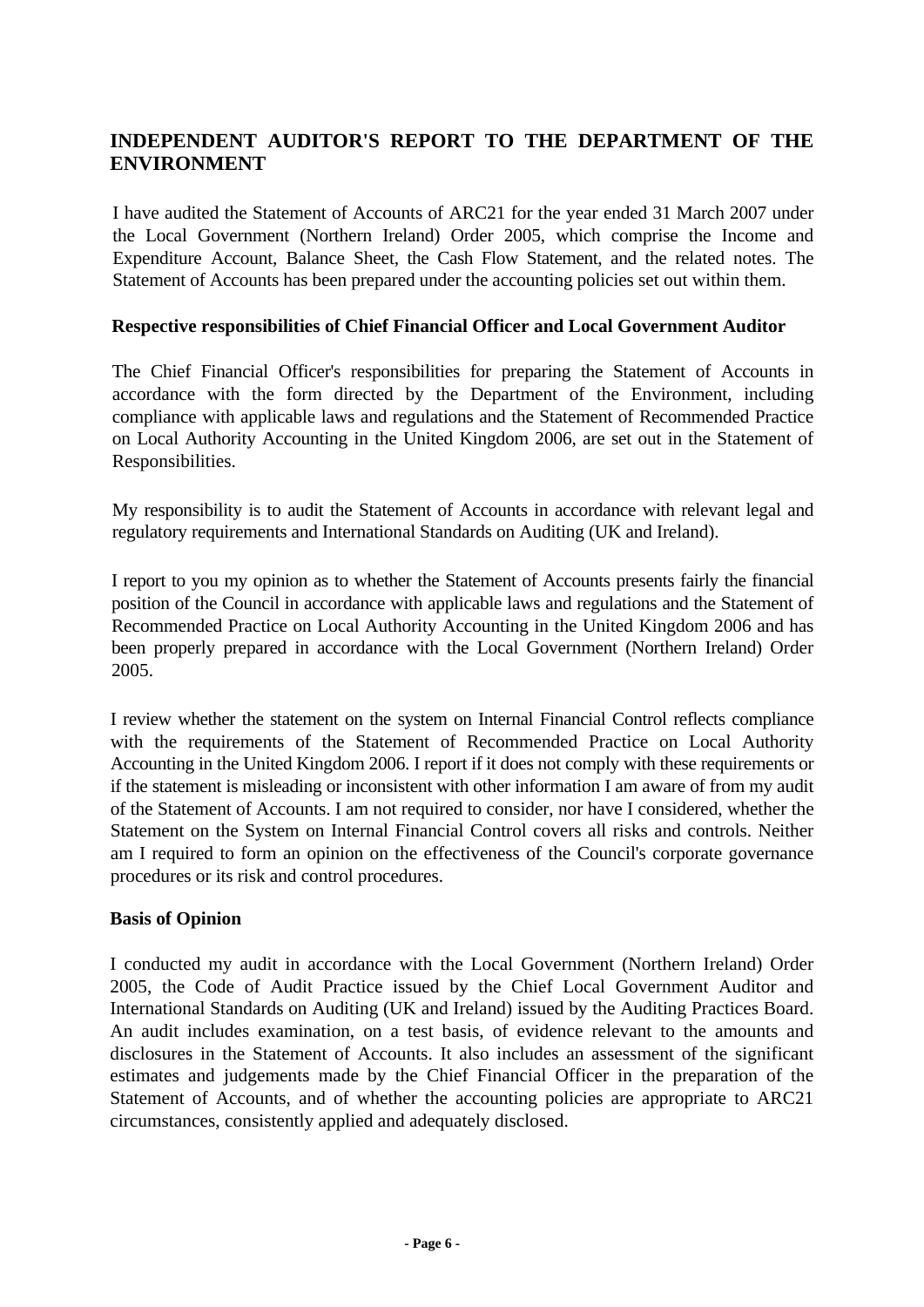I planned and performed my audit so as to obtain all the information and explanations which I considered necessary in order to provide me with sufficient evidence to give reasonable assurance that the Statement of Accounts is free from material misstatement, whether caused by fraud or other irregularity or error. In forming my opinion I also evaluated the overall adequacy of the presentation of information in the Statement of Accounts.

# **Opinion**

In my opinion the Statement of Accounts presents fairly, in accordance with applicable laws and regulations and the Statement of Recommended Practice on Local Authority Accounting in the United Kingdom 2006, the financial position of ARC21 at 31 March 2007 and its income and expenditure for the year then ended, and have been properly prepared in accordance with the Local Government (Northern Ireland) Order 2005.

# **Audit Completion**

I certify that I have completed the audit of the Statement of Accounts in accordance with the requirements of the Local Government (Northern Ireland) Order 2005 and the Code of Audit Practice issued by the Chief Local Government Auditor.

**Denver Lynn**  Local Government Auditor

 $29<sup>th</sup>$  October 2007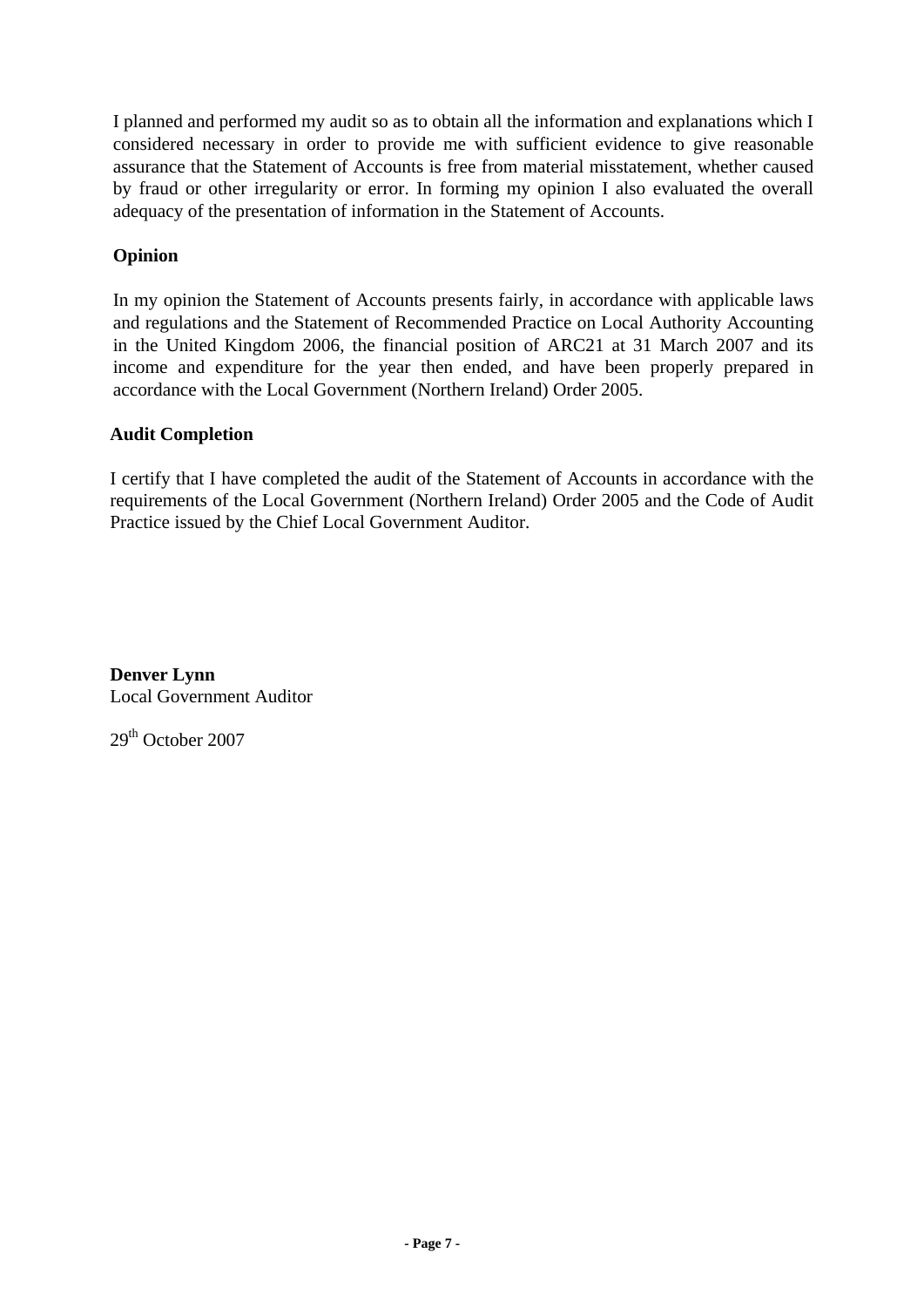# **STATEMENT OF ACCOUNTING POLICIES FOR THE YEAR ENDED 31 MARCH 2007**

# **1. GENERAL PRINCIPLES**

The accounts have been prepared in accordance with the Local Government Act (NI) 1972 and the Code of Practice on Local Authority Accounting in the United Kingdom. This Code of Practice has been developed by the Chartered Institute of Public Finance and Accountancy (CIPFA) / Local Authority (Scotland) Accounts Advisory Committee (LASAAC) Joint Committee in accordance with the Accounting Standards Board's (ASB) Code of Practice for the development of Statements of Recommended Practice.

The accounts have also been prepared in accordance with guidance notes issued by CIPFA on the application of accounting standards and the Department of the Environment's Accounts Direction.

# **2. INCOME AND EXPENDITURE (DEBTORS AND CREDITORS)**

The income and expenditure of arc21 is maintained on an accruals basis in accordance with the code of accounting practice and Financial Reporting Standard (FRS) 18. That is, sums due to or from the organisation during the year are included whether or not the cash has actually been received or paid in the year.

# **3. FIXED ASSETS / CAPITAL CHARGES**

arc21 is funded by way of contributions from revenue from the eleven Councils and revenue grant from the Environment and Heritage Service of the Department of the Environment.

As a consequence, the activities of arc21 are deemed to be of a revenue nature and during the year expenditure incurred on computer equipment, office furniture, equipment and refurbishment costs are charged to the general Income and Expenditure Account resulting in capital charges not being applicable.

An analysis of assets currently being used by arc21 which are valued in excess of £500 is provided in Note 18 on Page 18.

#### **4. SUPPORT SERVICES COSTS**

All support services costs, provided by participating Councils, are allocated to the specific expense category in the Income and Expenditure Statement.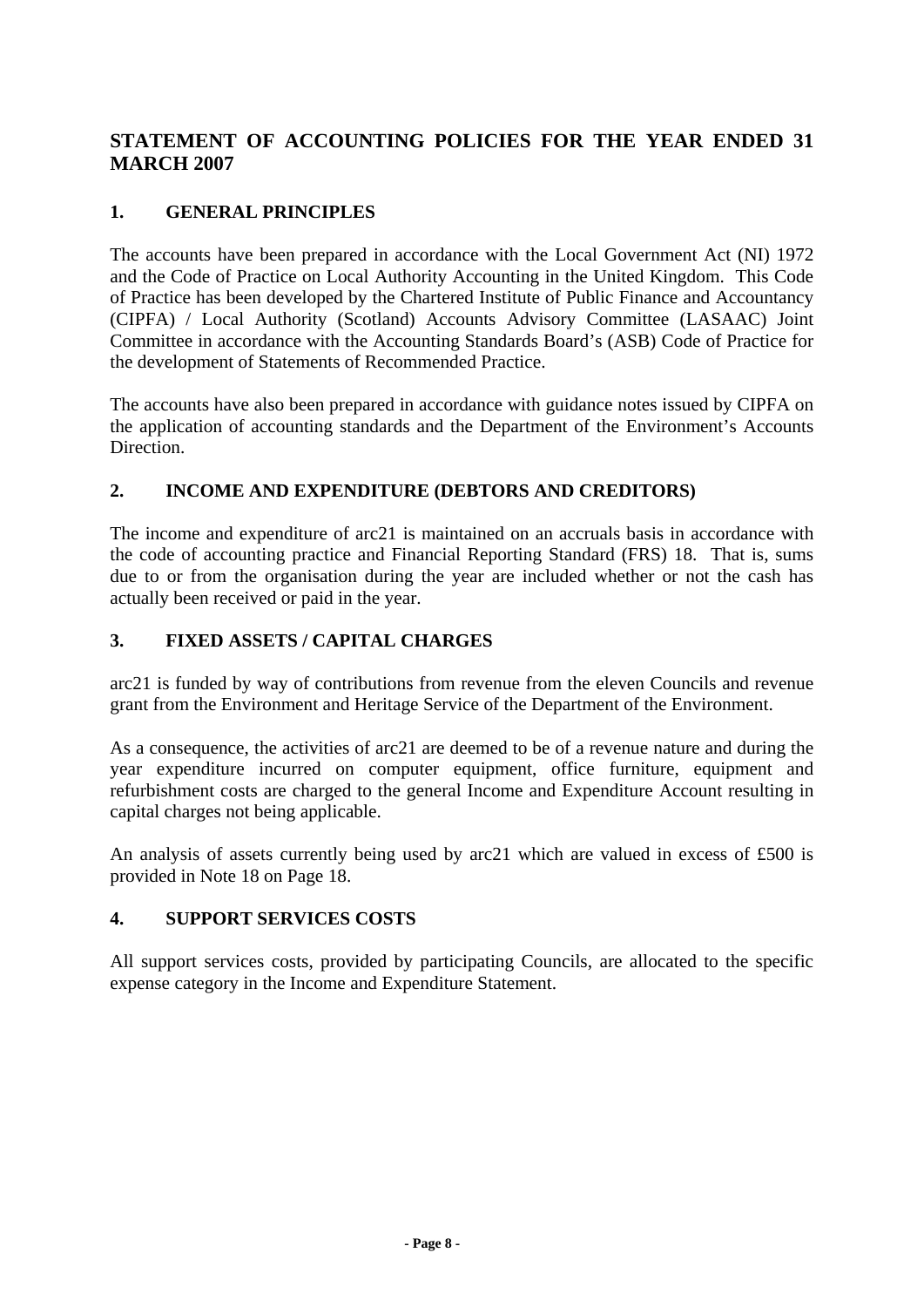# **5. PENSION COSTS**

Local Authorities in Northern Ireland, including Joint Committee's, contribute to the Northern Ireland Local Government Superannuation Committee Scheme (NILGOSC). The scheme is fully funded and provides the relevant information in accordance with Financial Reporting Standard (FRS) 17 within its own financial statements.

Details of the Employer's contribution amount and the rate of contribution can be found in Note 5 to the Income and Expenditure Report.

#### **6. INVESTMENTS**

arc21 generates Investment Income through placing funds on short-term deposits and through the use of an interest earning current account operated by the Bank of Ireland.

#### **7. VALUE ADDED TAX**

VAT is included in income and expenditure only to the extent that it is irrecoverable by the organisation in accordance with Statement of Standard Accounting Practice (SSAP) 5.

#### **8. POST BALANCE SHEET EVENTS**

Where a material post balance sheet event occurs which provides additional evidence relating to conditions existing at the balance sheet date or indicates that the application of the going concern concept to a material part of the authority is not appropriate then relevant charges have been made to the amounts included in the statement of accounts. Where a material post balance sheet event does not concern the conditions which exist at the balance sheet date their appropriate details are disclosed in the notes to the financial statements.

#### **9. FOREIGN CURRENCY TRANSLATION**

Receipts and payments in foreign currency are translated into sterling at the rate prevailing at the time of the transactions.

#### **10. INSURANCE**

The organisation has a range of Insurance Policies in place to meet its operational requirements.

| The major policies in place are: | <b>Employers Liability Insurance</b> |
|----------------------------------|--------------------------------------|
|                                  | Professional Indemnity Insurance     |
|                                  | <b>Public Liability Insurance</b>    |
|                                  | <b>Office Contents Insurance</b>     |
|                                  | <b>Travel Insurance</b>              |

The level and type of insurance in place to meet the operational needs of the organisation is kept under review.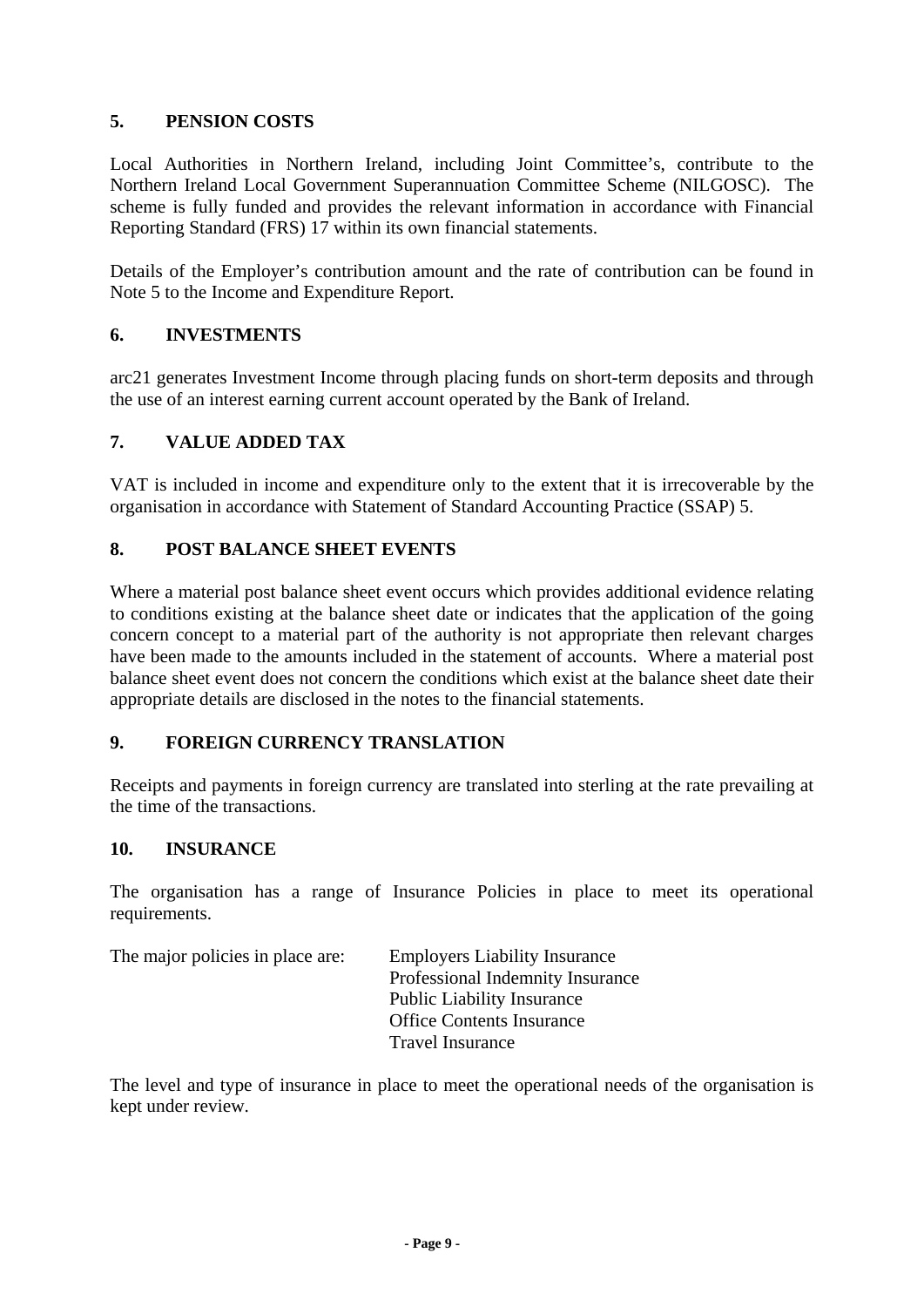# **11. MAJOR PROVISIONS**

The organisation makes provision for claims which may give rise to settlements in excess of £1,000 per claim and are charged to the Income and Expenditure Statement.

Provision for bad and doubtful debts are made and charged to the Income and Expenditure Statement.

#### **12. GRANTS**

Government grants are accounted for on an accruals basis and are recognised when the conditions for their receipt have been complied with and there is reasonable assurance that the grant will be received. Revenue grants will be recognised in the revenue account and are matched with the expenditure to which they relate.

#### **13. LEASES**

#### **Finance Leases**

Rentals payable under finance leases are apportioned between the finance charge and the reduction of the outstanding obligation. At the inception of the agreement, the asset is capitalised along with an obligation to pay future rentals. The finance element of future rentals is charged to revenue. The principal element reduces the obligation to pay future rentals.

#### **Operating Leases**

Rentals payable under operating leases are charged directly to revenue on a straight-line basis over the term of the lease.

#### **14. RESERVES**

It is the policy of the organisation to maintain an adequate level of reserves subject to the approval of the Joint Committee.

#### **15. RELATED PARTY TRANSACTIONS**

arc21 is a partnership between eleven Councils in the Eastern Region of Northern Ireland, formally established as a Joint Committee under Section 19 of the Local Government Act (NI) 1972.

The transactions between arc21 and the Participating Councils are disclosable in accordance with Financial Reporting Standard (FRS) 8 – Related Party Disclosures.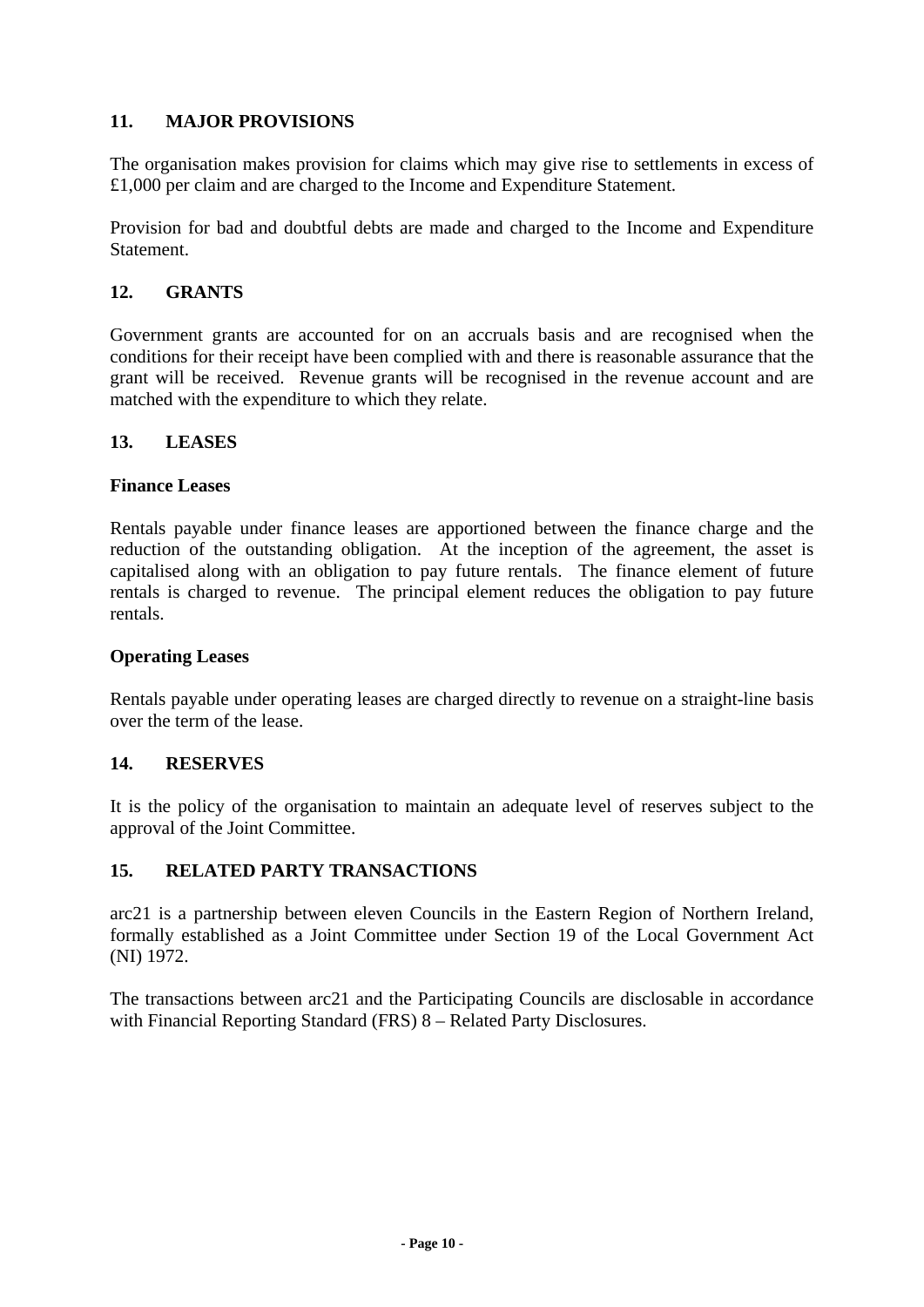# **INCOME AND EXPENDITURE FOR THE YEAR TO 31 MARCH 2007**

| <b>INCOME:</b>                                                                                                                                                                                                                                      | <b>NOTE</b>      | 2006/07<br>$\pmb{\mathfrak{L}}$                                                                               | 2005/06<br>£                                                                            |
|-----------------------------------------------------------------------------------------------------------------------------------------------------------------------------------------------------------------------------------------------------|------------------|---------------------------------------------------------------------------------------------------------------|-----------------------------------------------------------------------------------------|
| PARTICIPATING COUNCILS                                                                                                                                                                                                                              | 1                | 488,834.00                                                                                                    | 637,204.98                                                                              |
| <b>GOVERNMENT GRANT</b>                                                                                                                                                                                                                             | $\boldsymbol{2}$ | 182,044.86                                                                                                    | 45,827.44                                                                               |
| <b>BANK INTEREST</b>                                                                                                                                                                                                                                | 3                | 43,444.47                                                                                                     | 16,283.73                                                                               |
| <b>CONTRACT INCOME:</b><br><b>LANDFILL SERVICE</b><br>MATERIALS RECOVERY FACILITY- MRF<br><b>MRF REVENUE SHARE</b><br><b>BRING SERVICE</b><br>SUPPLY OF BINS AND BRING BANKS<br>OTHER CONTRACT INCOME<br><b>OTHER INCOME</b><br><b>TOTAL INCOME</b> | 4                | 5,722,811.62<br>1,610,131.20<br>807,915.00<br>149,133.71<br>874,127.64<br>78,507.30<br>267.69<br>9,957,217.49 | 0.00<br>916,251.18<br>406,773.50<br>0.00<br>386,291.00<br>0.00<br>58.72<br>2,408,690.55 |
| <b>EXPENDITURE:</b>                                                                                                                                                                                                                                 |                  |                                                                                                               |                                                                                         |
| <b>EMPLOYEE COSTS</b>                                                                                                                                                                                                                               | 5                | 338,406.22                                                                                                    | 254,449.93                                                                              |
| PREMISES COSTS                                                                                                                                                                                                                                      | 6                | 16,039.38                                                                                                     | 29,938.99                                                                               |
| <b>SUPPLIES AND SERVICES</b>                                                                                                                                                                                                                        | 7                | 244,281.44                                                                                                    | 292,378.38                                                                              |
| TRAVEL AND SUBSISTENCE COSTS                                                                                                                                                                                                                        | 8                | 9,433.90                                                                                                      | 9,455.96                                                                                |
| <b>ADMINISTRATION COSTS</b>                                                                                                                                                                                                                         | 9                | 32,057.52                                                                                                     | 39,124.26                                                                               |
| <b>CONTRACT COSTS:</b><br><b>LANDFILL SERVICE</b><br>MATERIALS RECOVERY FACILITY- MRF<br>MRF REVENUE SHARE<br><b>BRING SERVICE</b><br>SUPPLY OF BINS AND BRING BANKS<br><b>OTHER CONTRACT COSTS</b>                                                 | 10               | 5,722,811.62<br>1,610,131.20<br>807,915.00<br>149,133.71<br>874,127.64<br>94,031.39                           | 0.00<br>928,401.18<br>406,773.50<br>0.00<br>386,291.00<br>61,877.35                     |
| <b>OTHER COSTS</b>                                                                                                                                                                                                                                  |                  |                                                                                                               |                                                                                         |
| <b>TOTAL EXPENDITURE</b>                                                                                                                                                                                                                            |                  | 9,898,369.02<br>ssessesses                                                                                    | 2,408,690.55<br>=========                                                               |
| <b>SURPLUS</b>                                                                                                                                                                                                                                      |                  | 58,848.47                                                                                                     |                                                                                         |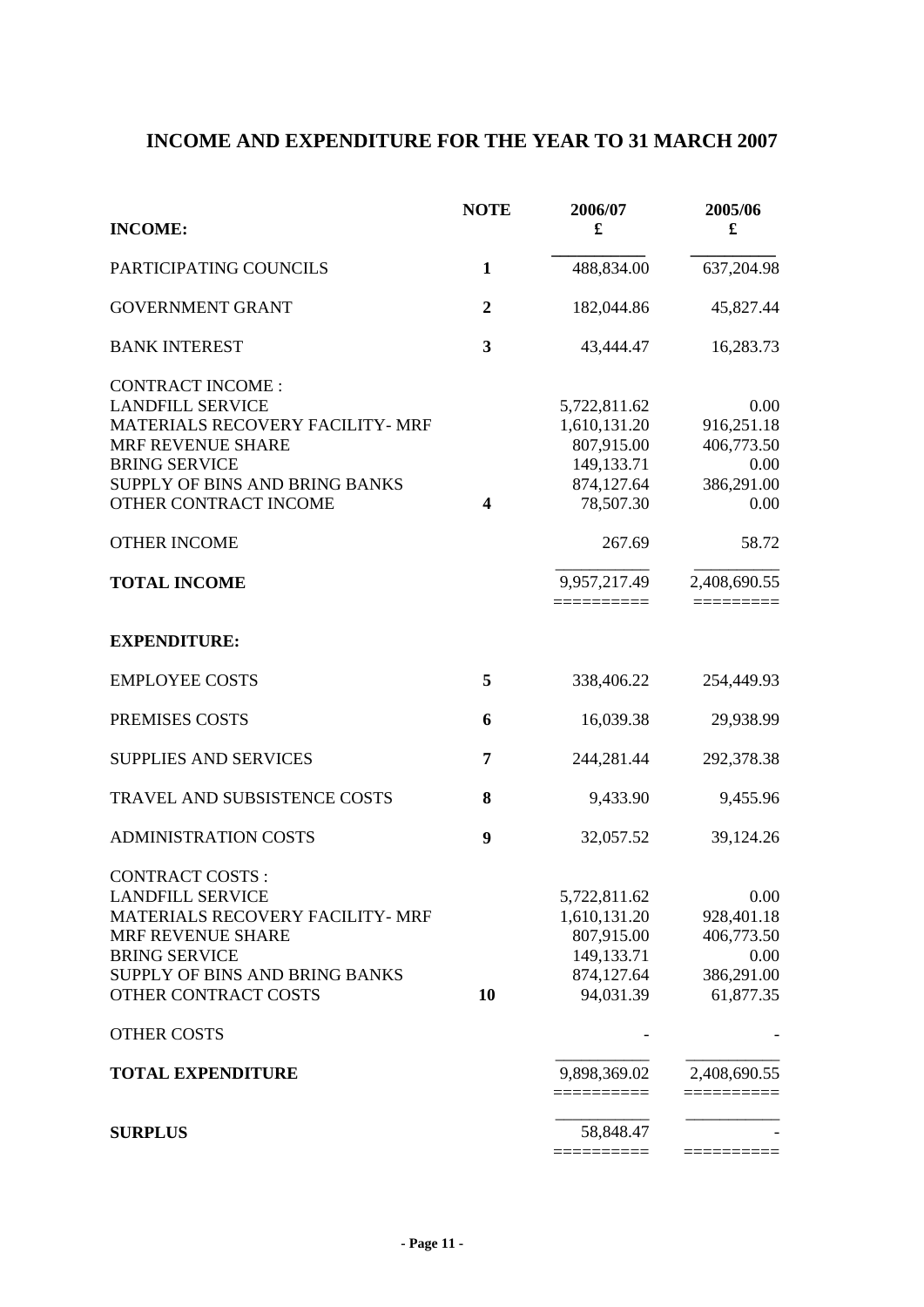# **BALANCE SHEET AS AT 31 MARCH 2007**

|                                                                                | <b>NOTE</b> | 31 March-07<br>£                       | 31 Mar-06<br>£                       |
|--------------------------------------------------------------------------------|-------------|----------------------------------------|--------------------------------------|
| <b>ASSETS:</b>                                                                 |             |                                        |                                      |
| <b>STOCK</b><br><b>DEBTORS</b><br><b>PREPAYMENTS</b>                           | 11          | 1,413,159.76<br>69,207.72              | 855,699.42<br>3,812.50               |
| <b>ACCRUED INCOME</b><br><b>CASH AND BANK</b><br>PETTY CASH<br>VAT RECOVERABLE | 12          | 2,446,080.19<br>84.11<br>8,091.66      | 33,885.88<br>490,074.85<br>85.20     |
| <b>TOTAL ASSETS</b>                                                            |             | 3,936,623.44                           | 1,383,557.85                         |
| <b>LESS CURRENT LIABILITIES:</b>                                               |             |                                        |                                      |
| <b>CREDITORS</b><br><b>ACCRUALS</b><br><b>VAT PAYABLE</b>                      | 13          | 3,352,119.06<br>18,509.50<br>24,244.86 | 871,535.32<br>16,845.11<br>12,275.87 |
| <b>TOTAL LIABILITIES</b>                                                       |             | 3,394,873.42                           | 900,656.30                           |
| <b>NET ASSETS</b>                                                              |             | 541,750.02<br>==========               | 482,901.55<br>==========             |
|                                                                                |             | $\pmb{\mathfrak{L}}$                   | $\pmb{\mathfrak{L}}$                 |
| <b>FINANCED BY:</b>                                                            |             |                                        |                                      |
| RESERVES AT 31 MARCH                                                           |             | 482,901.55                             | 482,901.55                           |
| <b>SURPLUS IN THE YEAR</b>                                                     |             | 58,848.47                              |                                      |
| <b>RESERVES AND BALANCES</b>                                                   | 14          | 541,750.02                             | 482,901.55                           |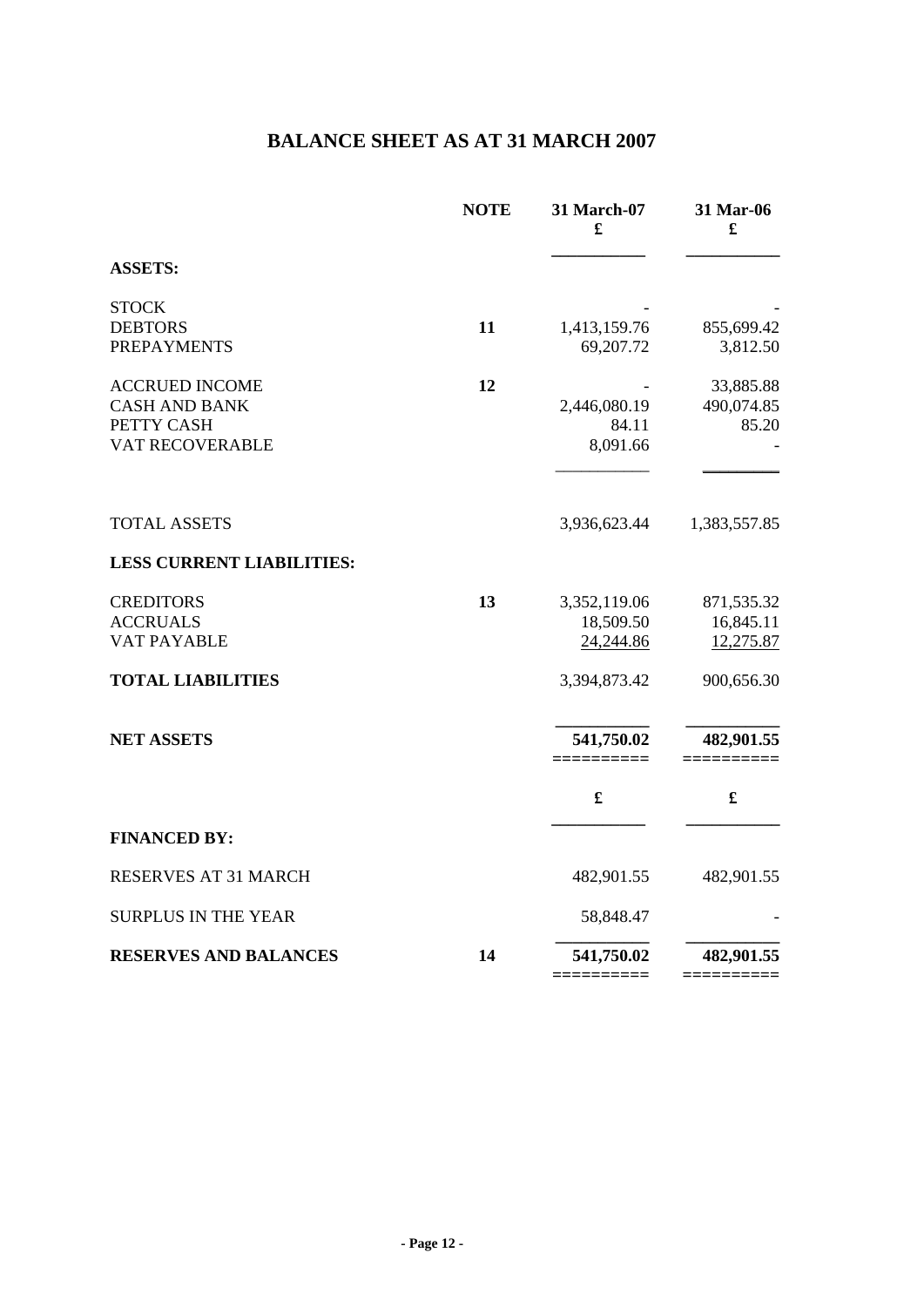|                                                           | <b>NOTE</b> | $\mathbf f$<br>2007        | £<br>2006              |
|-----------------------------------------------------------|-------------|----------------------------|------------------------|
| <b>CASH OUTFLOWS:</b>                                     |             |                            |                        |
|                                                           |             |                            |                        |
| <b>EMPLOYEE COSTS</b>                                     |             | 342,943.00                 | 269,420.00             |
| PREMISES COSTS                                            |             | 7,714.00                   | 28,356.00              |
| <b>SUPPLIES AND SERVICES</b>                              |             | 347,849.00                 | 311,989.00             |
| TRAVEL AND SUBSISTENCE                                    |             | 9,708.00                   | 3,509.00               |
| <b>ADMINISTRATION</b>                                     |             | 14,278.00                  | 20,860.00              |
| WASTE INFRASTRUCTURE SERVICES                             |             | 7,092,230.00               | 1,026,421.00           |
| <b>INPUT VALUE ADDED TAX</b>                              |             | 1,322,339.00               | 245,260.00             |
|                                                           |             | 9,137,061.00               | 1,905,815.00           |
| <b>CASH INFLOWS:</b>                                      |             |                            |                        |
| MEMBER COUNCIL CONTRIBUTIONS                              |             | 498,208.00                 | 579,600.00             |
| <b>GOVERNMENT GRANTS</b>                                  | 15          | 107,047.00                 | 403,355.00             |
| OTHER OPERATING CASH RECEIPTS                             |             | 4,126.00                   | $\theta$               |
| <b>WASTE INFRASTRUCTURE SERVICES</b>                      | 16          | 8,858,570.00               | 1,042,919.00           |
| <b>OUTPUT VALUE ADDED TAX</b>                             |             | 1,584,367.00               | 235,646.00             |
|                                                           |             | 11,052,318.00              | 2,261,520.00           |
|                                                           |             |                            |                        |
| <b>NET CASH INFLOW</b>                                    |             | 1,915,257.00               | 355,705.00             |
|                                                           |             |                            |                        |
| <b>RETURNS ON INVESTMENTS &amp; SERVICING OF FINANCE:</b> |             |                            |                        |
| <b>BANK INTEREST AND CHARGES</b>                          |             | 165.00                     | 110.00                 |
| <b>BANK INTEREST RECEIVED</b>                             |             | 40,914.00                  | 17,455.00              |
| NET INCREASE IN LIQUID RESOURCES                          |             | 1,956,006.00<br>—————————  | 373,050.00             |
| <b>OPENING CASH POSITION</b>                              |             | 490,074.00                 | 117,024.00             |
| <b>INCREASE IN CASH DURING THE YEAR</b>                   |             | 1,956,006.00               | 373,050.00             |
| <b>CLOSING CASH POSITION</b>                              |             | 2,446,080.00<br>========== | 490,074.00<br>======== |

# **CASHFLOW STATEMENT FOR THE YEAR TO 31 MARCH 2007**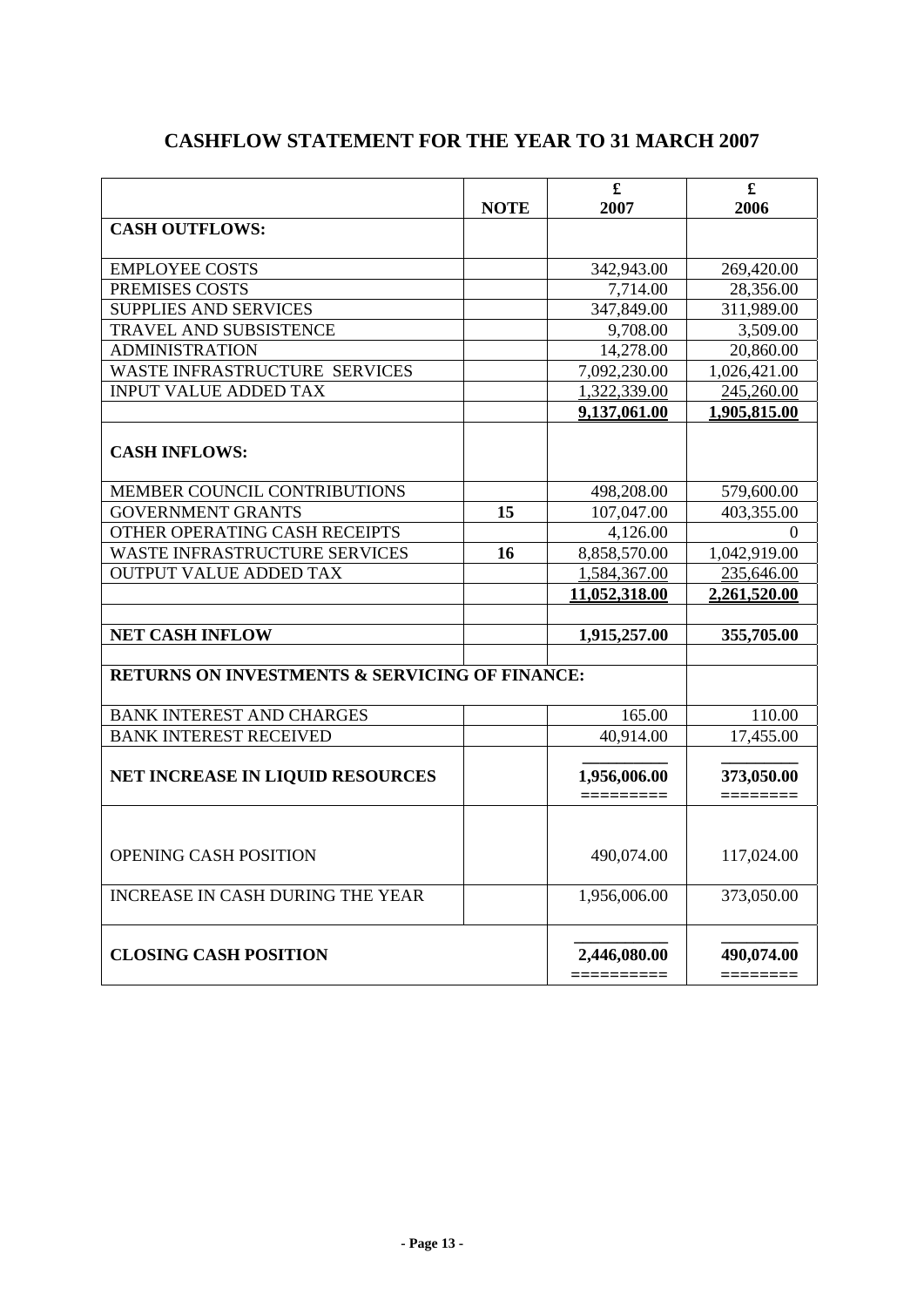# **NOTES TO THE ACCOUNTS**

#### **Note 1 Participating Councils Income**

The amount received from each Participating Council was:

| <b>Name</b>                   | 2006/07<br>£ | 2005/06<br>£ |
|-------------------------------|--------------|--------------|
| Antrim Borough Council        | 26,352.00    | 33,644.00    |
| Ards Borough Council          | 39,480.00    | 50,720.00    |
| Ballymena Borough Council     | 31,752.00    | 40,589.00    |
| <b>Belfast City Council</b>   | 142,356.00   | 191,299.98   |
| Carrickfergus Borough Council | 20,484.00    | 26,061.00    |
| Castlereagh Borough Council   | 34,824.00    | 45,941.00    |
| Down District Council         | 35,352.00    | 44,285.00    |
| Larne Borough Council         | 16,356.00    | 21,282.00    |
| Lisburn City Council          | 58,320.00    | 75,252.00    |
| Newtownabbey Borough Council  | 42,492.00    | 55,308.00    |
| North Down Borough Council    | 41,066.00    | 52,823.00    |
| <b>Total</b>                  | 488,834.00   | 637,204.98   |
|                               |              |              |

#### **Note 2 Government Grant Income**

During the year the review of the Waste Management Plan was completed and approved by the Department of the Environment – Environment and Heritage Service (EHS). Grant support, £24,172.56 (£45,827.44 2005/06), towards the cost of this work was received. In addition, arc21 received other Central Government support for procurement activities to the value of £157,872.30.

#### **Note 3 Bank Interest**

Banking services during the year were provided by the Bank of Ireland Ltd. Interest was earned by utilising an interest earning current account and short term deposit accounts. The amount of interest earned during the year was £43,444.47 (£16,283.73 2005/06).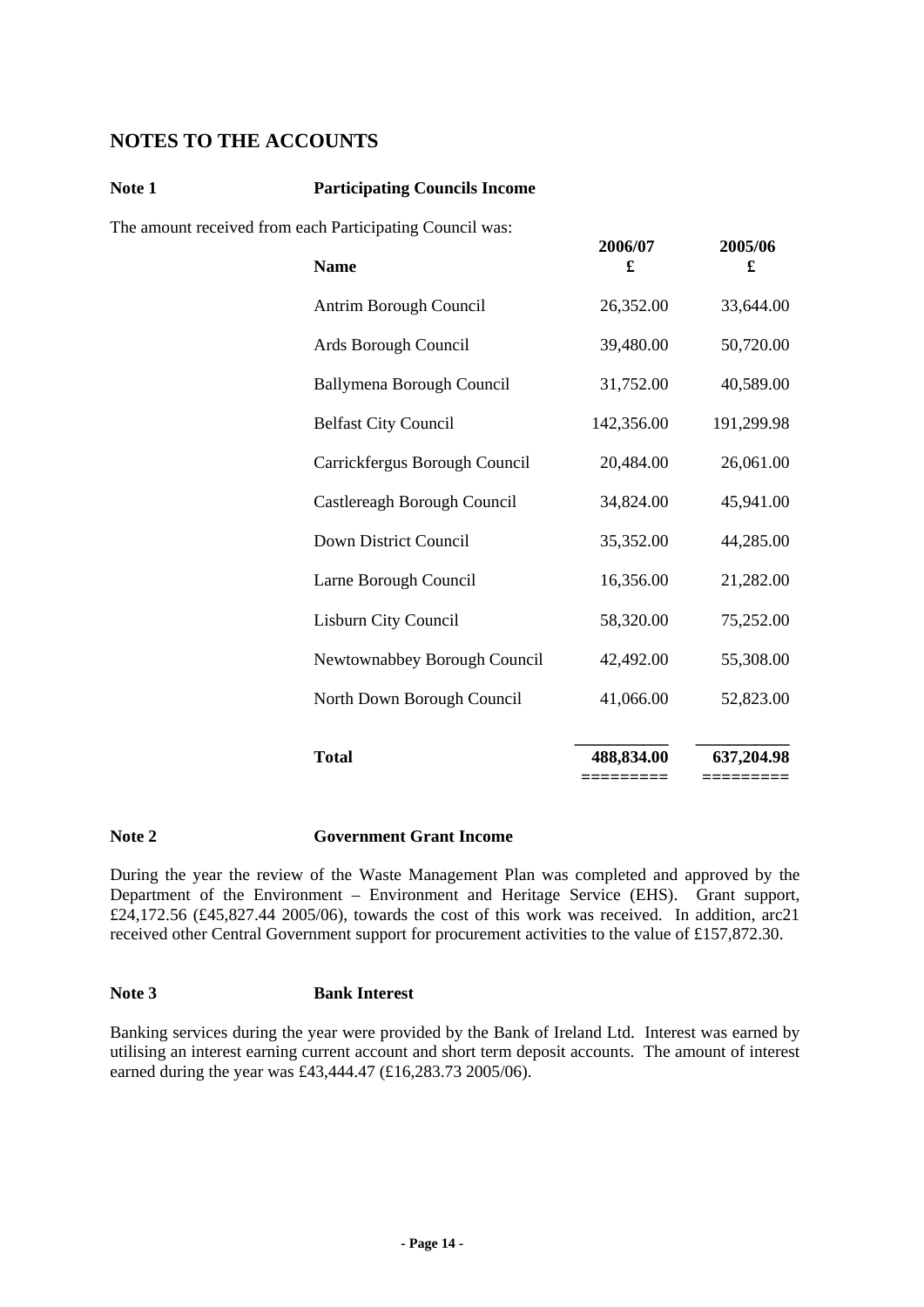| Note 4                            | <b>Other Contract Income</b> | 2006/07<br>£ | 2005/06 |
|-----------------------------------|------------------------------|--------------|---------|
| <b>Bin Identification Signs</b>   |                              | 3,427.50     | 0.00    |
| <b>Education Vehicle Expenses</b> |                              | 14,501.18    | 0.00    |
| <b>Contract Income Accrued</b>    |                              | 60,578.62    | 0.00    |
| <b>Total Income</b>               |                              | 78,507.30    | 0.00    |
|                                   |                              |              |         |

#### **Note 5 Employees and Employee Costs**

During the year four additional full time staff were appointed, bringing the total staff establishment to nine. The original operational plan for the organisation indicated a total staffing establishment of around ten. As a relatively new, but rapidly growing, Local Government Body, it is intended to keep under review the human resources level required to adequately support the operational activities going forward.

| <b>Employees</b>                                  | 2006/07    | 2005/06     |
|---------------------------------------------------|------------|-------------|
| <b>Average Number of Employees</b>                | 9          | 5           |
| <b>Employee Costs</b>                             | £          | £           |
| Gross Salaries                                    | 257,585.83 | 206, 371.41 |
| <b>Employers National Insurance Contributions</b> | 23,949.64  | 19,612.67   |
| <b>Employers Superannuation Contributions</b>     | 33,403.16  | 26,835.18   |
| <b>Agency Staff Costs</b>                         | 23,467.59  | 1,630.67    |
| <b>Total</b>                                      | 338,406.22 | 254,449.93  |
|                                                   |            |             |

The Employer Rate in respect of the contributions to the superannuation scheme (NILGOSC) during the year was 13.00%

#### **Note 6 Premises Costs**

arc21 moved into premises at Duncrue Complex, Duncrue Industrial Estate, Belfast, BT3 9BP, in October 2004. The amount of expenditure incurred in relation to premises during the year was as follows:

|                                              | 2006/07   | 2005/06   |
|----------------------------------------------|-----------|-----------|
|                                              | £         |           |
| Office Furniture, Fixtures and Refurbishment | 789.38    | 14,688.99 |
| Rent, Rates and Service Charges              | 15,250.00 | 15,250.00 |
| Total                                        | 16,039.38 | 29,938.99 |
|                                              |           |           |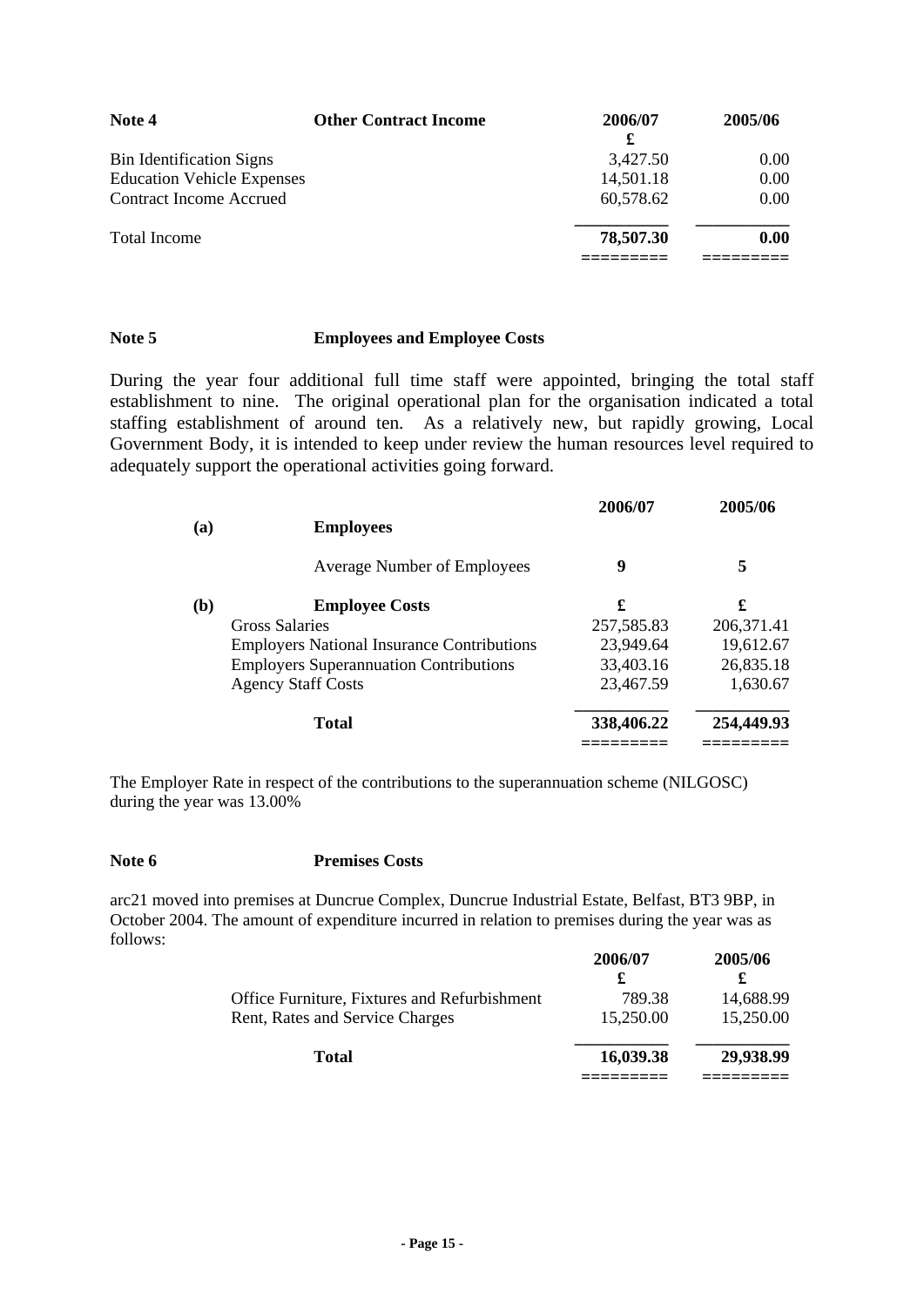#### **Note 7 Supplies and Services**

The amount spent on supplies and services was as follows:

|                                                     | 2006/07<br>£ | 2005/06<br>£ |
|-----------------------------------------------------|--------------|--------------|
| Computer / Website Services                         | 18,955.04    | 28,028.28    |
| Waste Management Plan Procurement Related Services: |              |              |
| Technical Advice and Guidance                       | 179,738.82   | 239,106.97   |
| <b>Tender Advertising</b>                           | 2,519.21     | 4,390.73     |
| <b>Procurement Workshops</b>                        | 21,097.82    |              |
| <b>Other Miscellaneous Procurement Costs</b>        | 88.27        | 1,451.63     |
| <b>Recruitment and Selection Costs</b>              | 2,103.60     | 4,977.66     |
| Other Supplies and Services                         | 19,778.68    | 14,423.11    |
| <b>Total</b>                                        | 244,281.44   | 292,378.38   |

#### **Note 8 Travel and Subsistence Costs**

The amount spent on travel and transport costs was as follows:

|                                    | 2006/07<br>£ | 2005/06  |
|------------------------------------|--------------|----------|
| <b>Essential Users Lump Sum</b>    | 4,092.00     | 3,671.25 |
| Motor Mileage                      | 4,614.33     | 4,101.69 |
| Other Travel and Subsistence Costs | 727.57       | 1,683.02 |
| <b>Total</b>                       | 9,433.90     | 9,455.96 |
|                                    |              |          |

#### **Note 9 Administration Costs**

The amount spent on administration costs was as follows:

| The unionit spent on auminionation costs was as follows: | 2006/07   | 2005/06   |
|----------------------------------------------------------|-----------|-----------|
|                                                          | £         | £         |
| <b>Audit Fees and Related Costs</b>                      | 5,394.96  | 2,667.46  |
| Conference and Study Visits                              | 4,886.38  | 6,216.05  |
| Insurance                                                | 8,290.74  | 12,708.39 |
| Printing and Stationery                                  | 4,687.10  | 9,104.54  |
| Subscriptions                                            | 1,781.97  | 1,564.86  |
| Telephone, Fax and Postage                               | 1,576.93  | 4,100.96  |
| <b>Other Establishment Costs</b>                         | 5,439.44  | 2,762.00  |
| <b>Total</b>                                             | 32,057.52 | 39,124.26 |
|                                                          |           |           |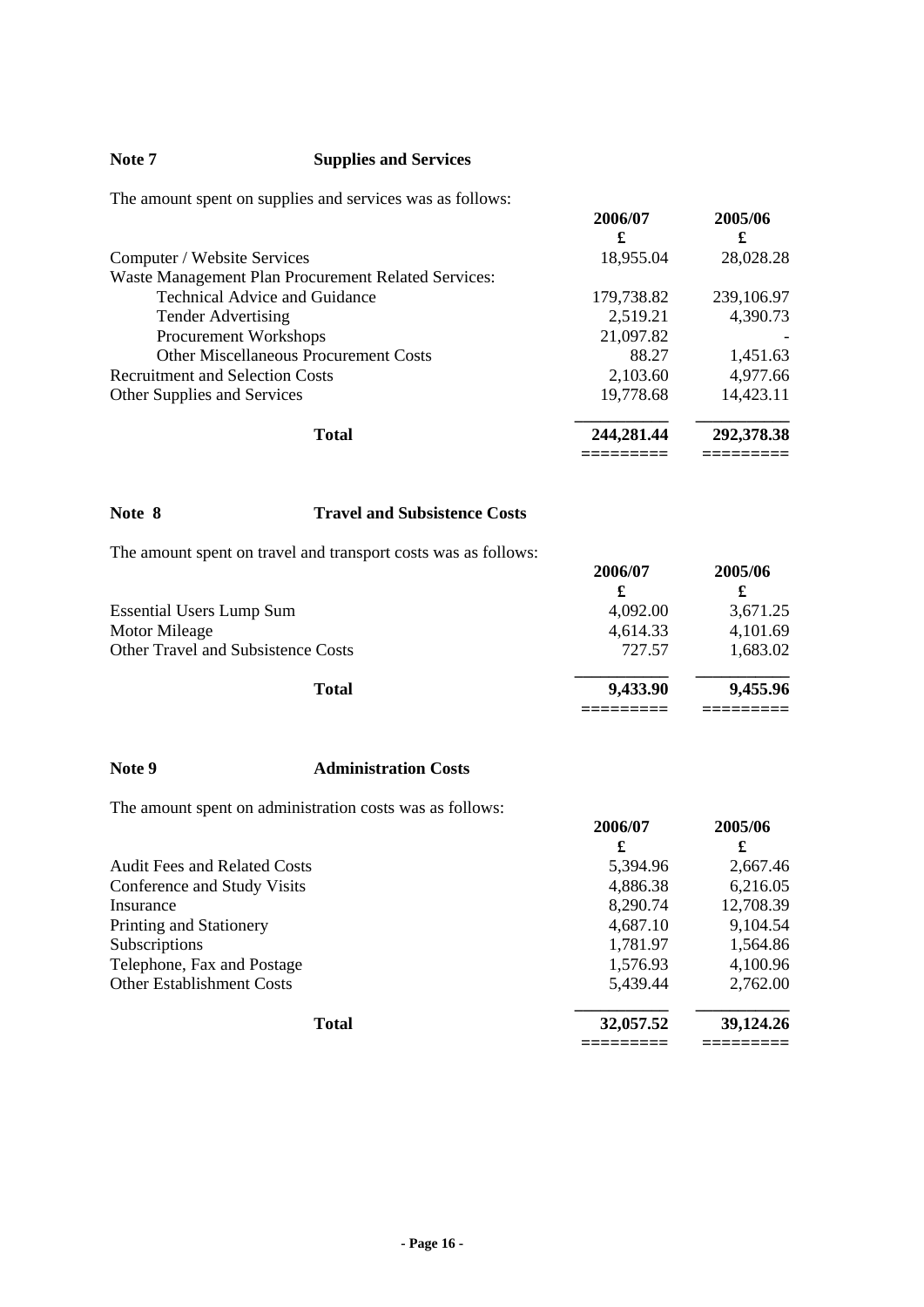#### **Note 10 Other Contract Costs**

The sum of £94,031.39 was incurred in relation to other waste infrastructure services.

|                                   | 2006/07<br>£ | 2005/06<br>£      |
|-----------------------------------|--------------|-------------------|
| <b>Contract Auditing Services</b> | 15,524.09    | 3,665.86          |
| <b>Bin Identification Signs</b>   | 3,427.50     | 0.00              |
| <b>Education Vehicle Expenses</b> | 14,501.18    | 0.00              |
| Landfill Site Investigations      | 0.00         | 12,384.05         |
| Waste Management Plan Services    | 0.00         | 45,827.44         |
| <b>Contract Costs Accrued</b>     | 60,578.62    | 0.00 <sub>1</sub> |
| <b>Total</b>                      | 94,031.39    | 61,877.35         |
|                                   |              |                   |

| Note 11 | <b>Debtors</b> |
|---------|----------------|
|         |                |

| The debtors figure of £1,413,159.76 is made up as follows: |              |              |
|------------------------------------------------------------|--------------|--------------|
|                                                            | 2006/07<br>£ | 2005/06<br>£ |
| <b>Central Government Grants</b>                           | 100,549.53   | 25,551.31    |
| Amounts due from Participating Councils                    | 422,109.35   | 390,941.74   |
| <b>Other Debtors</b>                                       | 890,500.88   | 439,206.37   |
| <b>Total</b>                                               | 1,413,159.76 | 855,699.42   |
|                                                            |              |              |

| Note 12       | <b>Accrued Income</b>                                       | 2006/07 | 2005/06   |
|---------------|-------------------------------------------------------------|---------|-----------|
|               | Amount due on the Materials Recovery Facility in respect of |         | 33,885.88 |
| Revenue Share |                                                             |         |           |

**Note 13 Creditors**

The creditors figure of £3,352,119.06 is made up as follows:

| The electrons right of $L_{0.002}L_{0.112}$ , or is made up as follows. | 2006/07      | 2005/06    |
|-------------------------------------------------------------------------|--------------|------------|
| <b>Trade Creditors</b>                                                  | 2,646,044.30 | 412,601.96 |
| Amounts due to Participating Councils                                   | 706,074.76   | 458.933.36 |
| <b>Total</b>                                                            | 3,352,119.06 | 871,535.32 |
|                                                                         |              |            |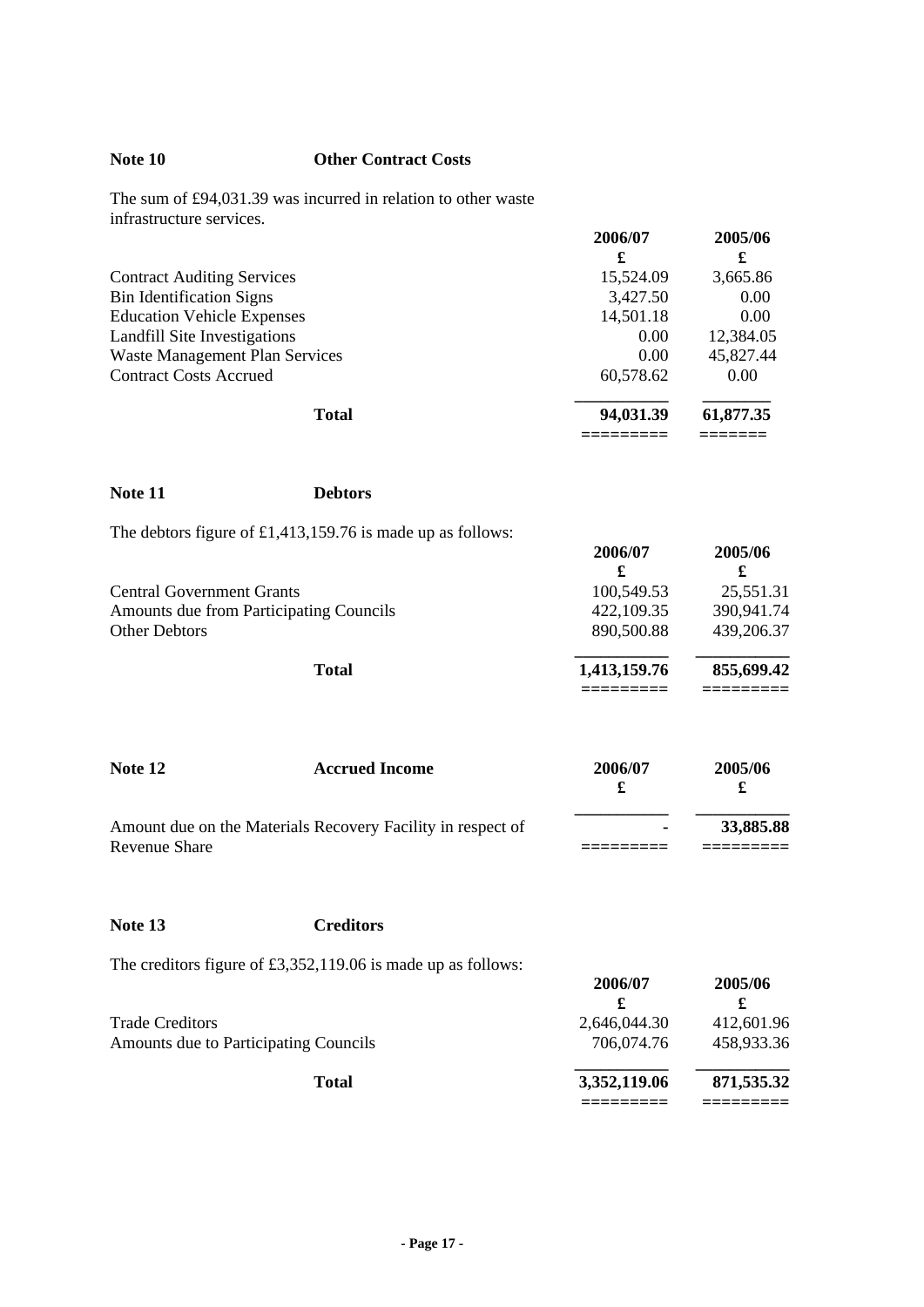#### **Note 14 Reserves and Balances**

The surplus at the end of the year, £58,848.47, has been added to the reserves to bring the level up to £541,750.02 at the 31 March 2007.

In considering the appropriate level of reserves to be held, arc21 will take into account future planned activities including the potential costs of specific procurement / infrastructure projects, as well as the amount of reserves that it would be prudent to maintain as a contingency measure. This will be considered within the framework of an overall Finance Strategy for the organisation.

#### **Note 15 Government Grants**

Grant support to the value of £107,047 was received from Central Government in relation to the following activities::

|                                                 | £          |                   |
|-------------------------------------------------|------------|-------------------|
|                                                 | 2006/07    | 2005/06           |
| <b>Procurement Grant Support</b>                | 82,874.00  | 0.00 <sub>1</sub> |
| <b>Strategic Environmental Assessment Grant</b> | 24,173.00  | 20,276.13         |
| Waste Management Grant 2004/05                  | 0.00       | 383,079.00        |
| <b>Total</b>                                    | 107,047.00 | 403,355.13        |
|                                                 |            |                   |

#### **Note 16 Waste Infrastructure Income**

The amount shown £8,858,570.00, represents income from Participating Councils for services provided in relation to Waste Infrastructure Contracts and Revenue Share earned on the Materials Recovery Facility Contract.

#### **Note 17 Related Party Transactions – Financial Reporting Standard (FRS) 8**

The eleven Councils of arc21 are regarded as related parties in accordance with Financial Reporting Standard FRS 8 and information in relation to the transactions between arc21 and the Councils during the year as shown in Note 1.

There were no other related party transactions during the year.

**Note 18 Analysis of Assets**  Assets acquired during the year, with a value in excess of £500, are as follows:

|                                   | 2006/07  | 2005/06   |
|-----------------------------------|----------|-----------|
| <b>Description</b>                | £        |           |
| Computer Equipment                | 3,235.00 | 6,973.00  |
| Other Office Equipment            |          |           |
| <b>Office Furniture</b>           |          |           |
| Office Fixtures and Refurbishment |          | 12,315.00 |
| <b>Total</b>                      |          |           |
|                                   | 3,235.00 | 19,288.00 |
|                                   |          |           |

There were no disposals during the year.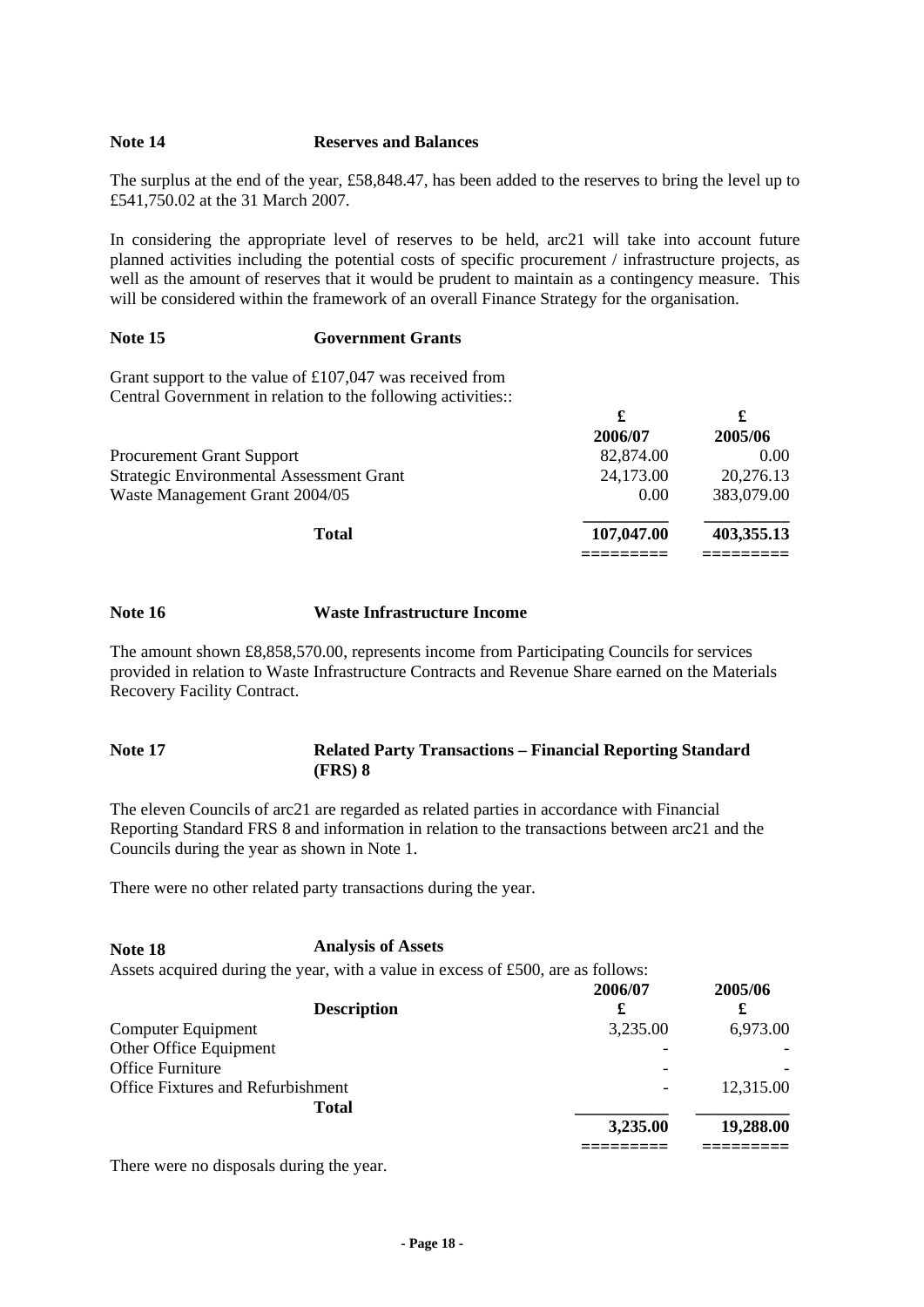#### **Note 19 Contingent Liability**

During the year a legal challenge was made by one of the unsuccessful tenderers in relation to the award of the contract for the Organic Waste Treatment Service. The case was heard in the High Court and judgement was made in favour of the Plaintiff on 16 March 2007. In effect, arc21 have to carry out a re-evaluation of the bids submitted by the Plaintiff and this exercise will be undertaken in the next financial year. The estimated costs of defending this legal challenge, including the costs of the Plaintiff, are in the region of £500,000.

arc21 have professional indemnity insurance cover in place and the preliminary view of the insurance broker, Marsh Limited, is that the costs of this action should be covered by the policy, subject to an excess level of £2,500.

#### **Note 20 Bryson Recycling Investment Proposal**

During the year arc21 agreed to support in principle a proposal from Bryson Recycling to provide additional investment at the materials recovery facility at Mallusk.

The objective of this investment is to improve the quality of material recovered to :

- 1 Increase the value of revenue earned from the sale of the material to the market;
- 2 Make savings as a result of reducing the amount of material going to landfill.

The investment programme was scheduled to take place in three stages; November 2006, June 2007 and September 2007.

The estimated capital costs for this investment is around £900,000 and the proposal provided for all the costs of the additional investment – capital and revenue – to be recovered through the revenue to be earned from the sale of materials and savings achieved through the reduction of materials being landfilled. The investment is expected to be repaid over the remaining life of the contract.

At the end of March 2007 Bryson Recycling had completed Stage 1 of the program incurring capital costs of £662,247 which, combined with revenue costs, resulted in an annual cost in the region of £360,000.

At 31 March 2007 the sum of £106,452 had been deducted from the additional revenue earned from the sale of materials by way of part repayment of the investment and this sum has been accounted for in both the revenue share income and expenditure.

Under this proposal arc21 will not have to make any direct financial contribution to the investment programme.